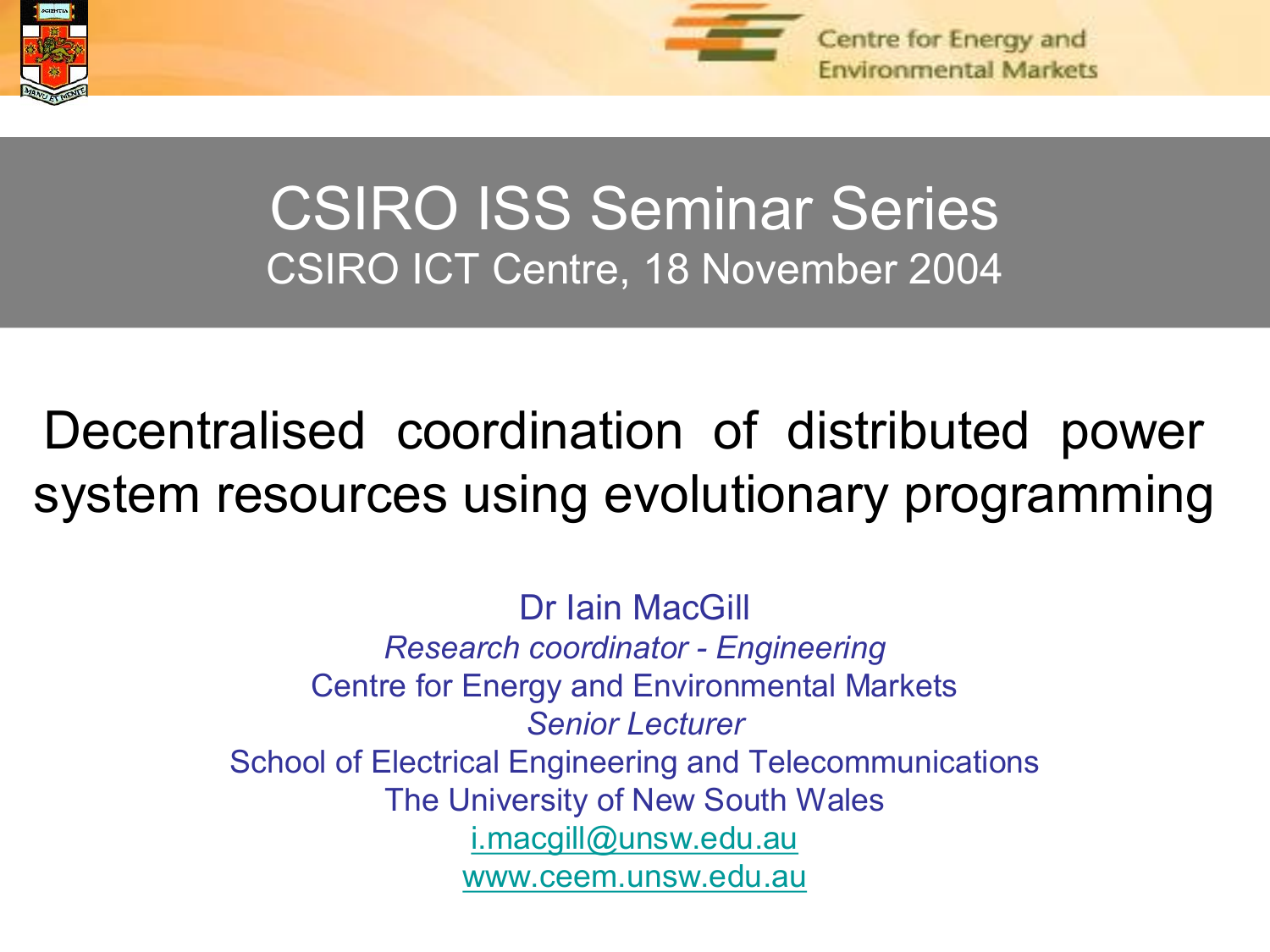



## UNSW Centre for Energy + Environmental Markets

*Established…*

- *to formalise* growing interest + interactions between UNSW researchers in Engineering, Commerce + Economics… + more
- *through UNSW Centre* providing Australian research leadership in interdisciplinary design, analysis + performance monitoring of energy + environmental markets, associated policy frameworks
- *in the areas* of
	- Physical energy markets (with an initial focus on ancillary services, spot market + network services for electricity + gas)
	- Energy-related derivative markets (financial + environmental including interactions between derivative and physical markets)
	- Policy frameworks and instruments in energy and environment
	- Economic valuation methodologies
	- **Experimental market platforms and AI 'intelligent agent' techniques to aid in energy + environmental market design**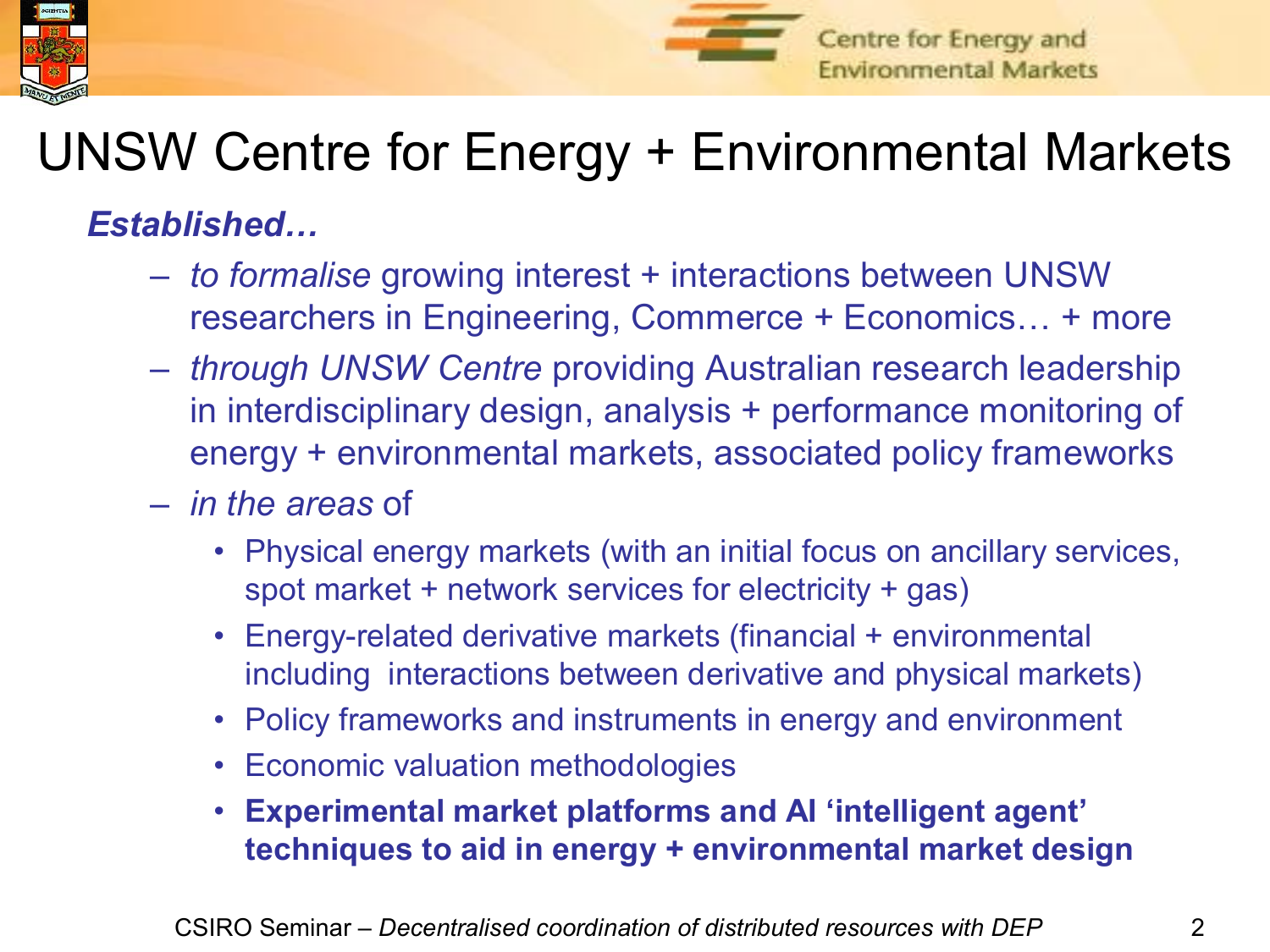



## Tools for assessing market design + structure

- Economics eg. general competitive market theory
- Experience with existing, similar markets
- 'Common-sense' assessment
- Mathematical analysis Cournot + Bertrand paradigms, game theory...
- **Experiments**
	- Field trials, demonstration programs
	- Simulation
		- 'Trial + error' simulations to explore possible outcomes
		- Simulations guided by 'intelligent' market participants *Experimental subjects Intelligent software agents*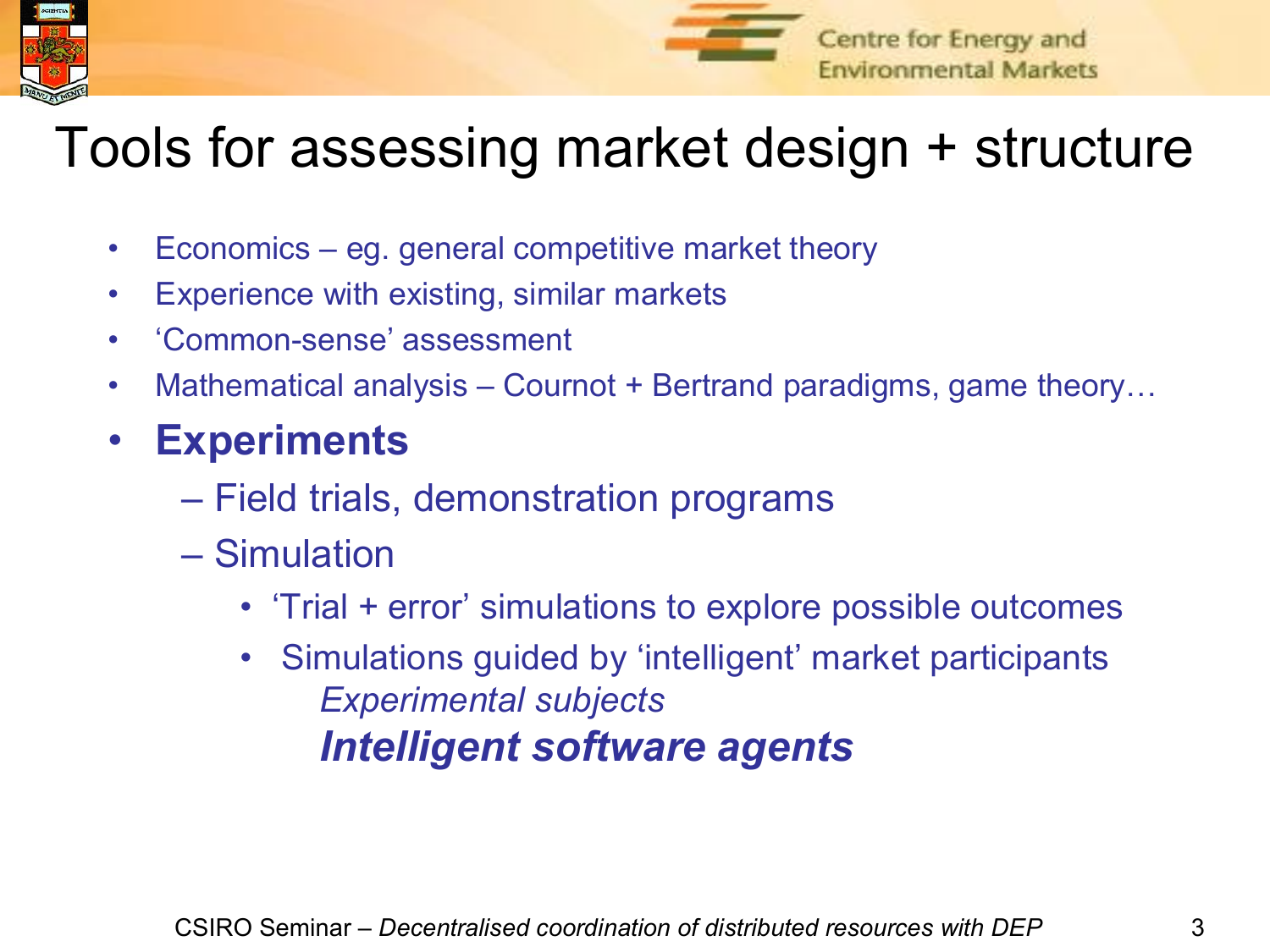



# The emerging electricity industry

- Drivers
	- Market oriented restructuring now underway in much of the world
	- Growing potential of distributed resources
	- Increasingly pressing environmental concerns
- Outcomes for power systems
	- Likely increasingly physically distributed many smallerscale generation and active demand-side resources
	- More organisationally decentralised decision making devolved to far greater numbers and diversity of industry participants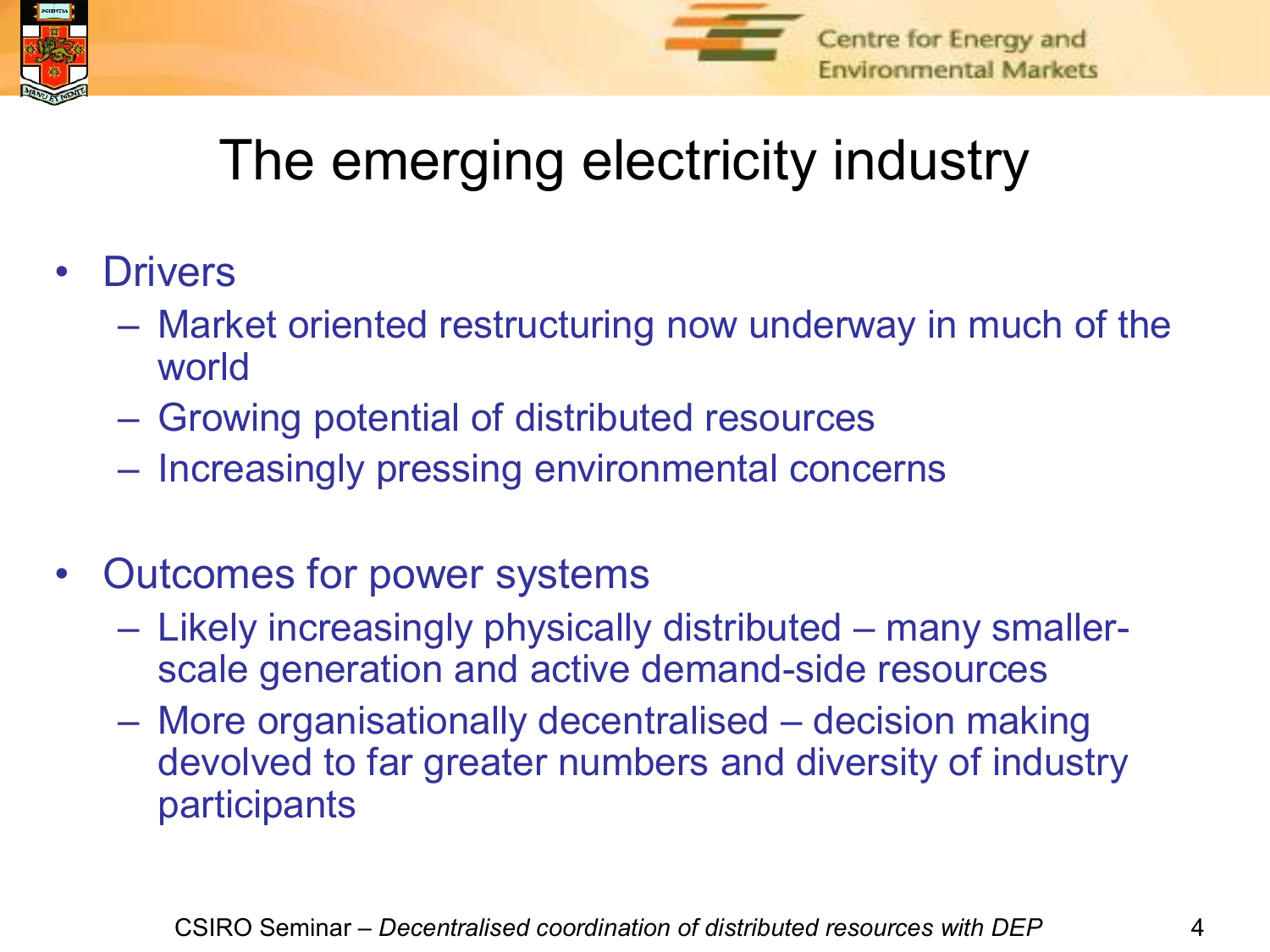



## Traditional power system operation

- Operation to minimise the risk-weighted cost of electricity supply to meet given demand + required level of security
	- Approximate time scales of 5 min to a year
- **Challenges** 
	- Physical power system characteristics: *supply/demand* balance at all times in all locations, no cost-effective storage
	- Complex resources characteristics
		- Stochastic behaviour
		- Inter-temporal links (eg. Hydro, ramp rates)
- *Analysis tools*
	- Use time decomposition economic dispatch, unit commitment, fuel scheduling (inter-temporal links are key challenge)
	- LP, DP, Lagrangian Relaxation, GA….
	- => Centralised dispatch solutions for a small number of large supply side resources

CSIRO Seminar – *Decentralised coordination of distributed resources with DEP* 5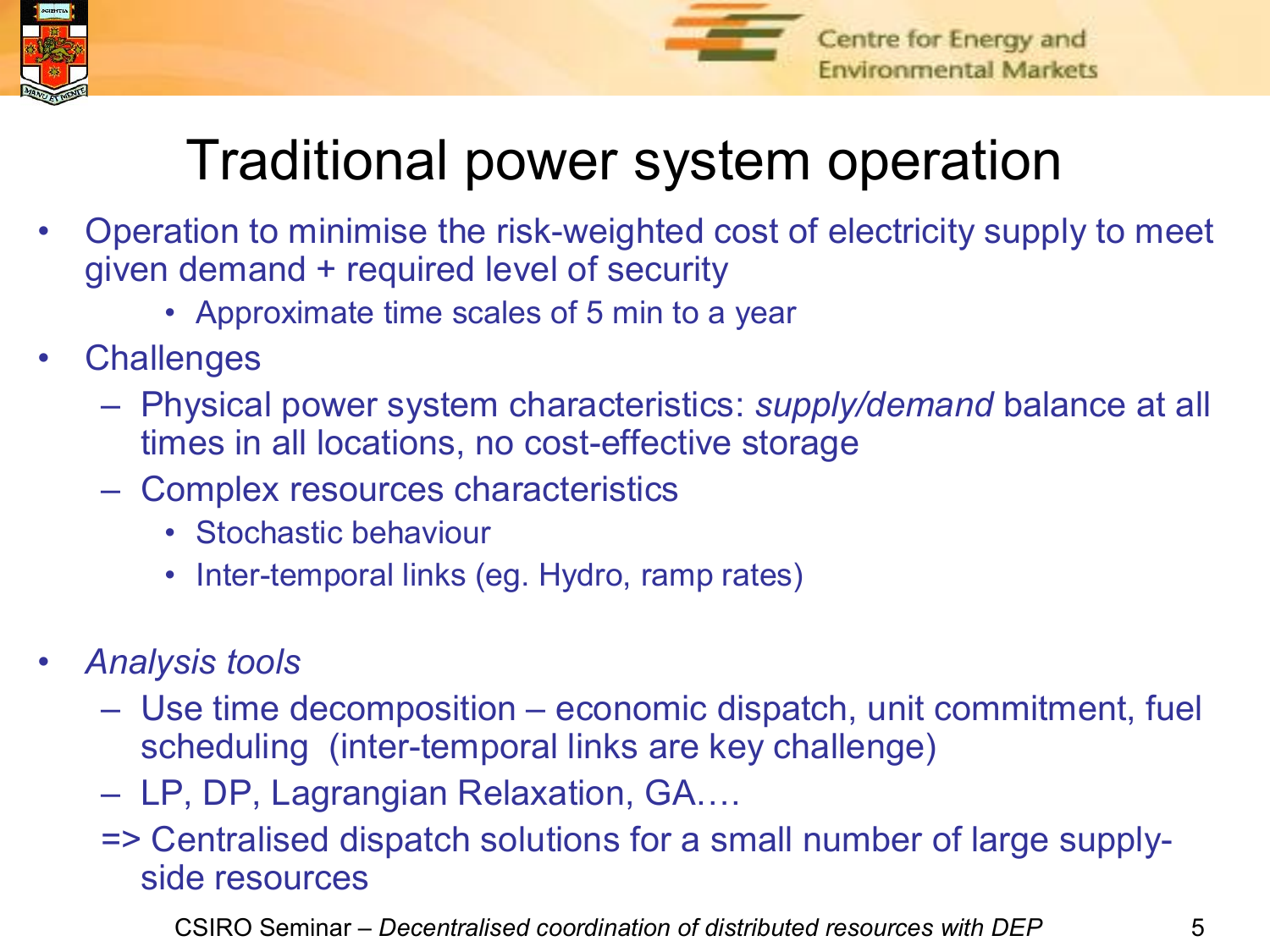



# Decentralised power system coordination

- Emerging challenges with distributed resources + decentralisation
	- Potentially far greater numbers
	- Demand-side resources (eg. Load management)
	- More variable + stochastic resources (eg. Wind, PV)
	- *Independent participants with individual objectives*
- Options for power system operation
	- *Traditional centralised control* (DRs treated as uncontrolled variation)
	- *Centralised control* with spot pricing– DRs can self-dispatch
	- *Decentralised coordination* –resources can actively direct dispatch via
		- Bilateral contracting
		- **Electricity spot markets**
- New types of analysis tools reqd
	- Individual participant behaviour
	- Market coordination design (rules) + structure of markets

CSIRO Seminar – *Decentralised coordination of distributed resources with DEP* 6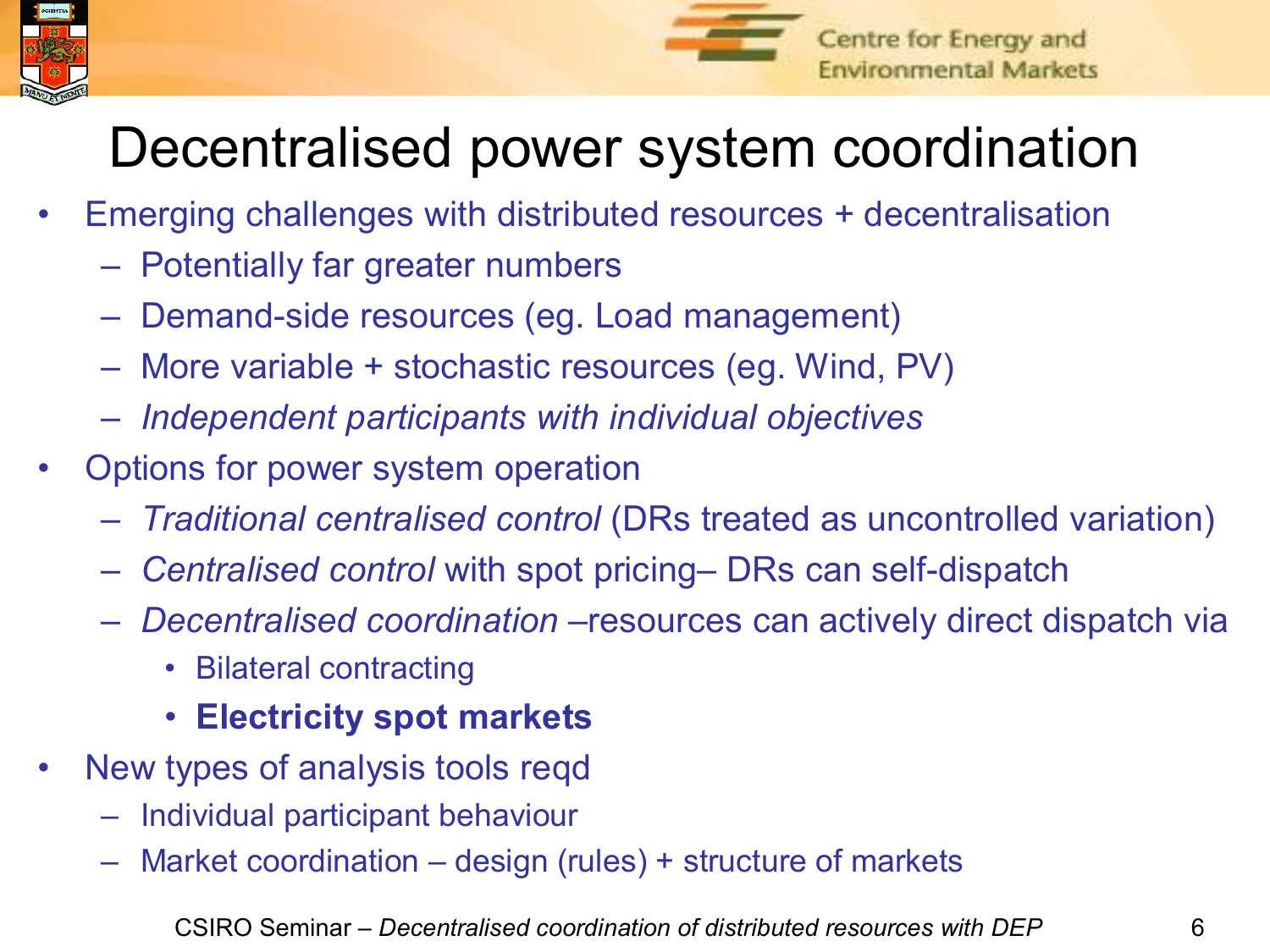



#### Power system model

- Resources ITLs (state), stochastic behaviour (Markov chains), aggregations of different plant (eg. Hydro + thermal)
- Network single bus, radial network with transport model...
- Agents control resource, communicate with coordinator, social/individual objs
- System coordinator max. declared benefits of energy trading s.t. constraints

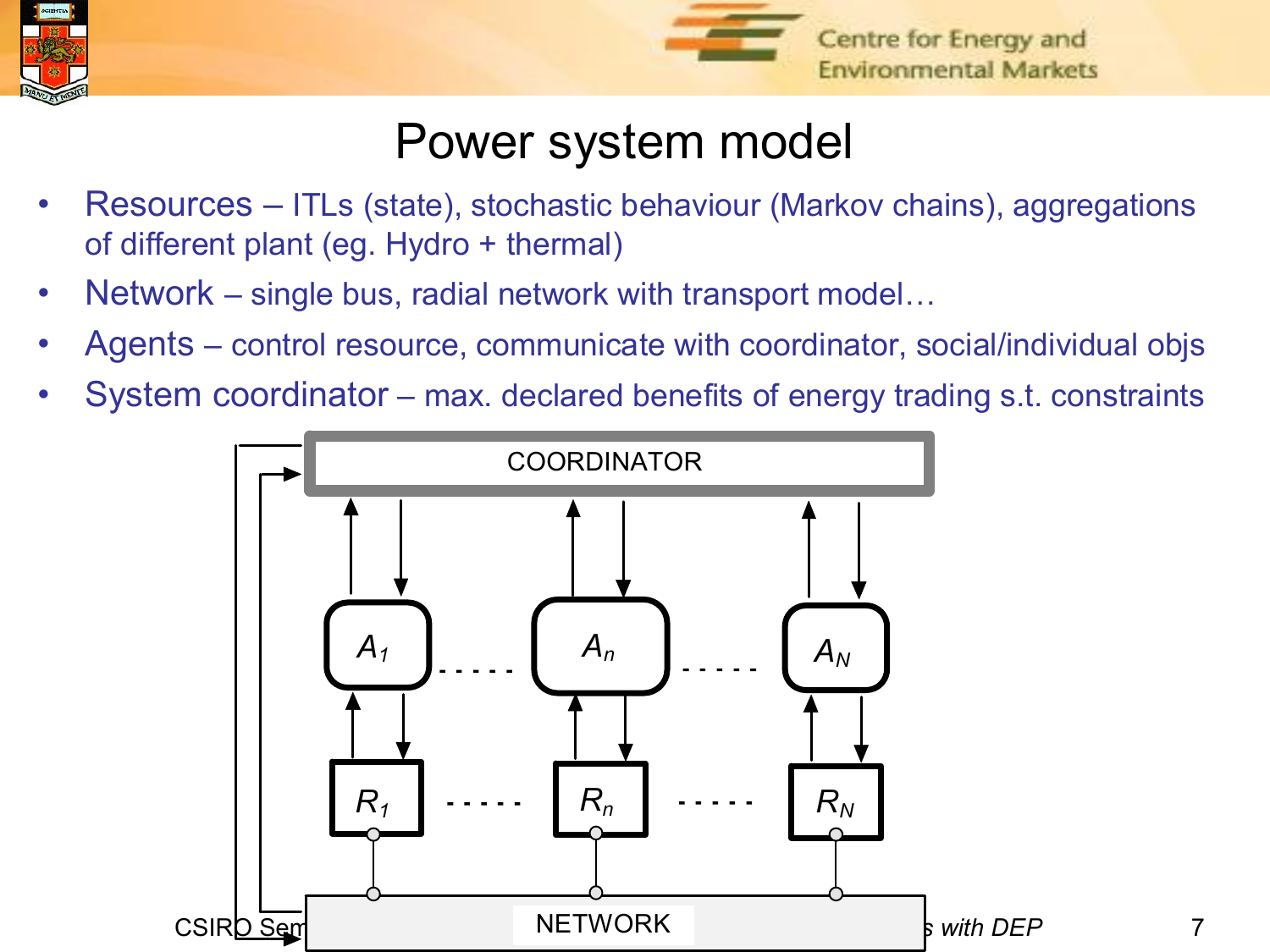



#### Agent model

- b benefit function wrt control actions u
- **w future benefit function wrt state x**
- **B combined benefit function wrt elec. flow q**
- **d declared benefit function wrt q**

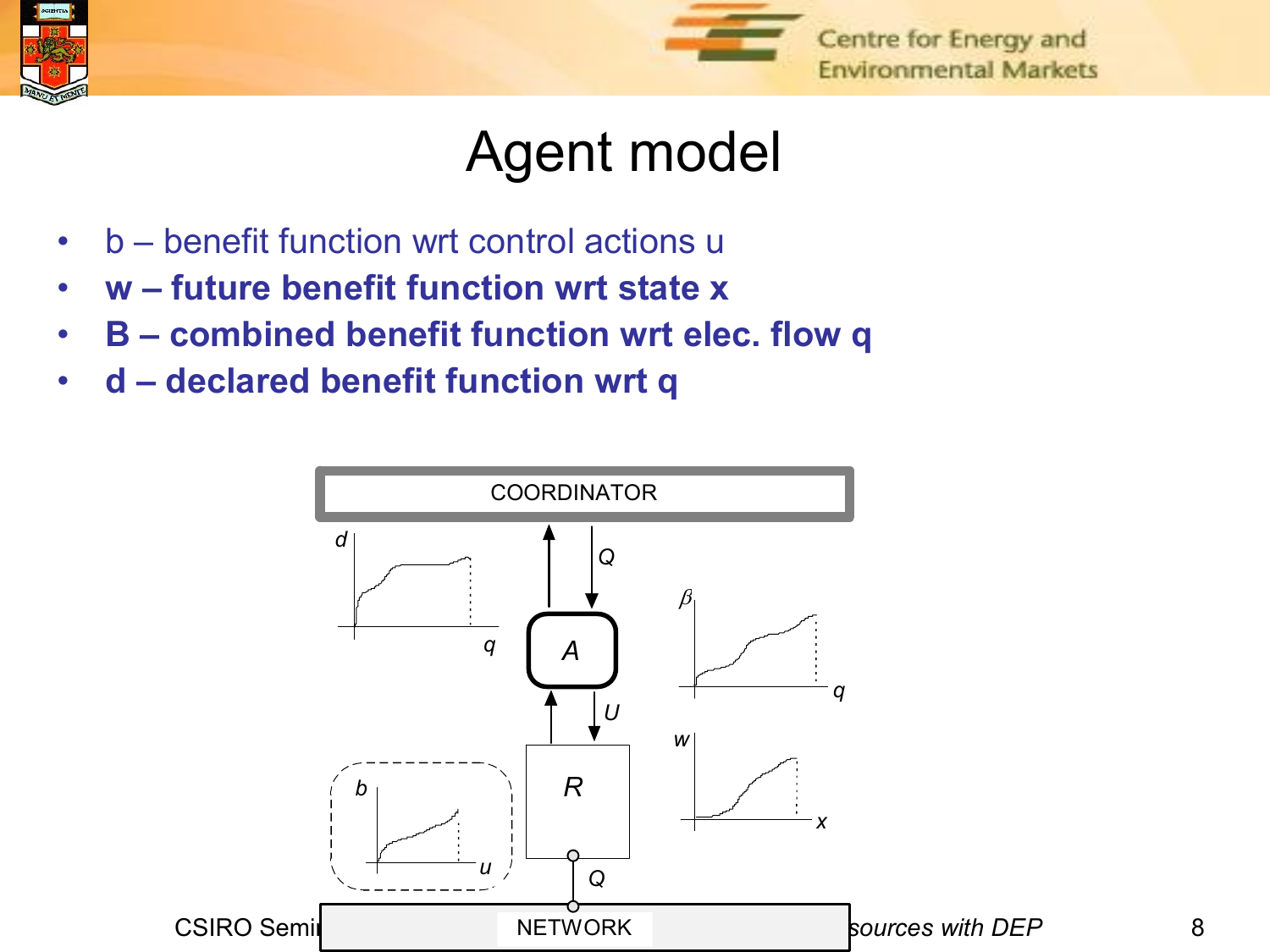



#### Agent model over time horizon

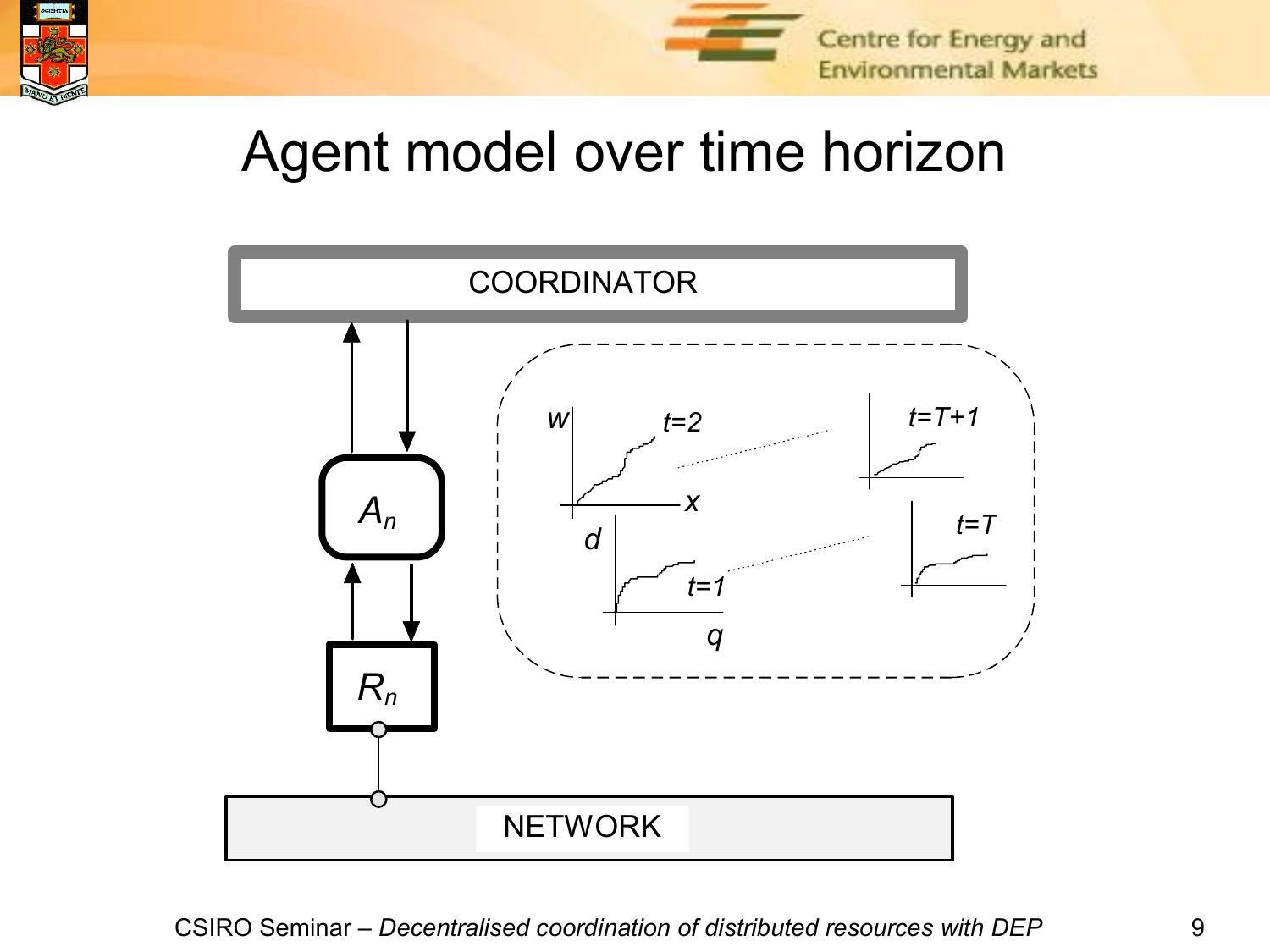



#### Solving agent/system behaviour: *Evolutionary Programming*

• General process for evolving good solutions to problems

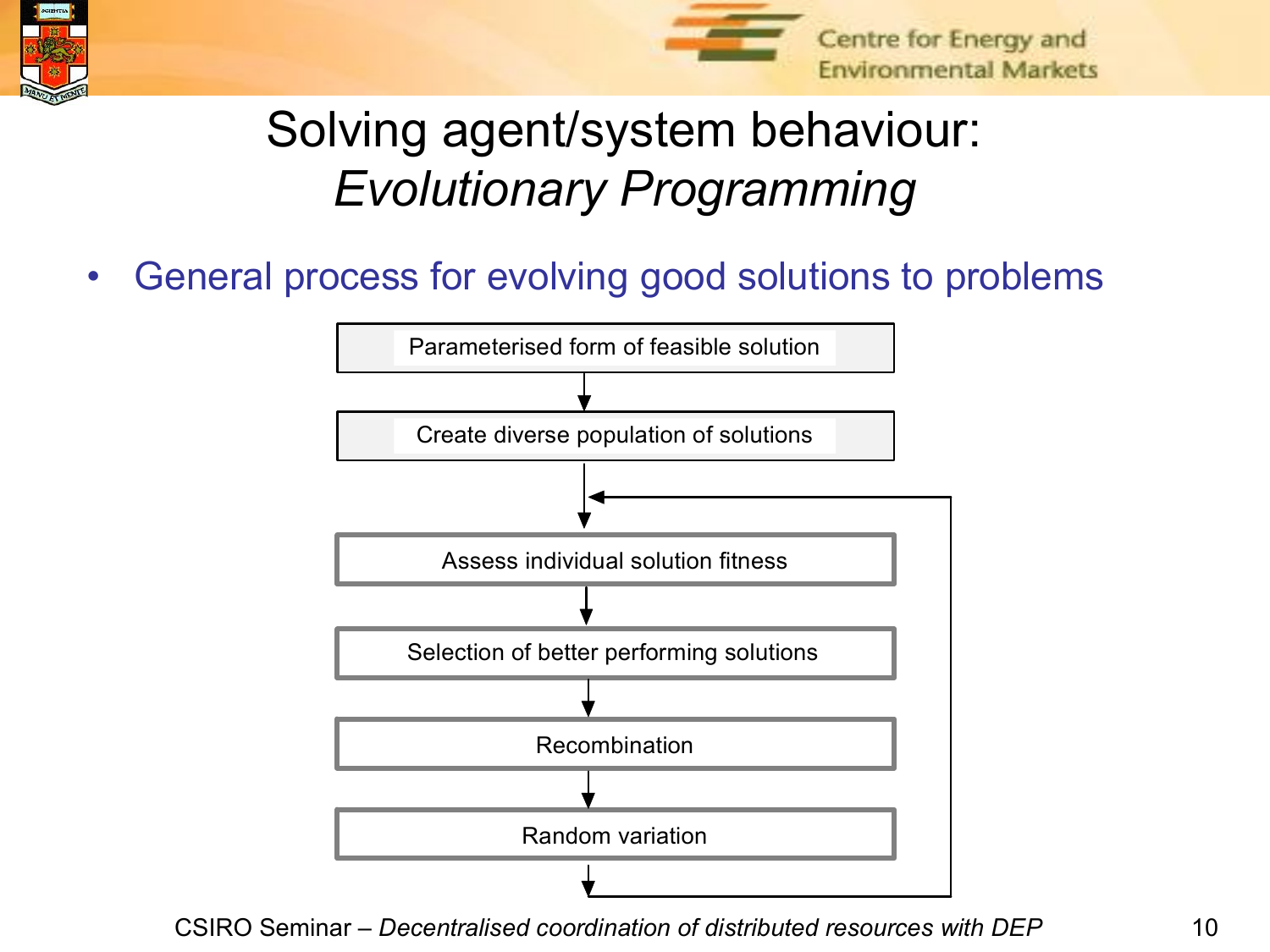



#### Dual Evolutionary Programming: *evolutionary population*

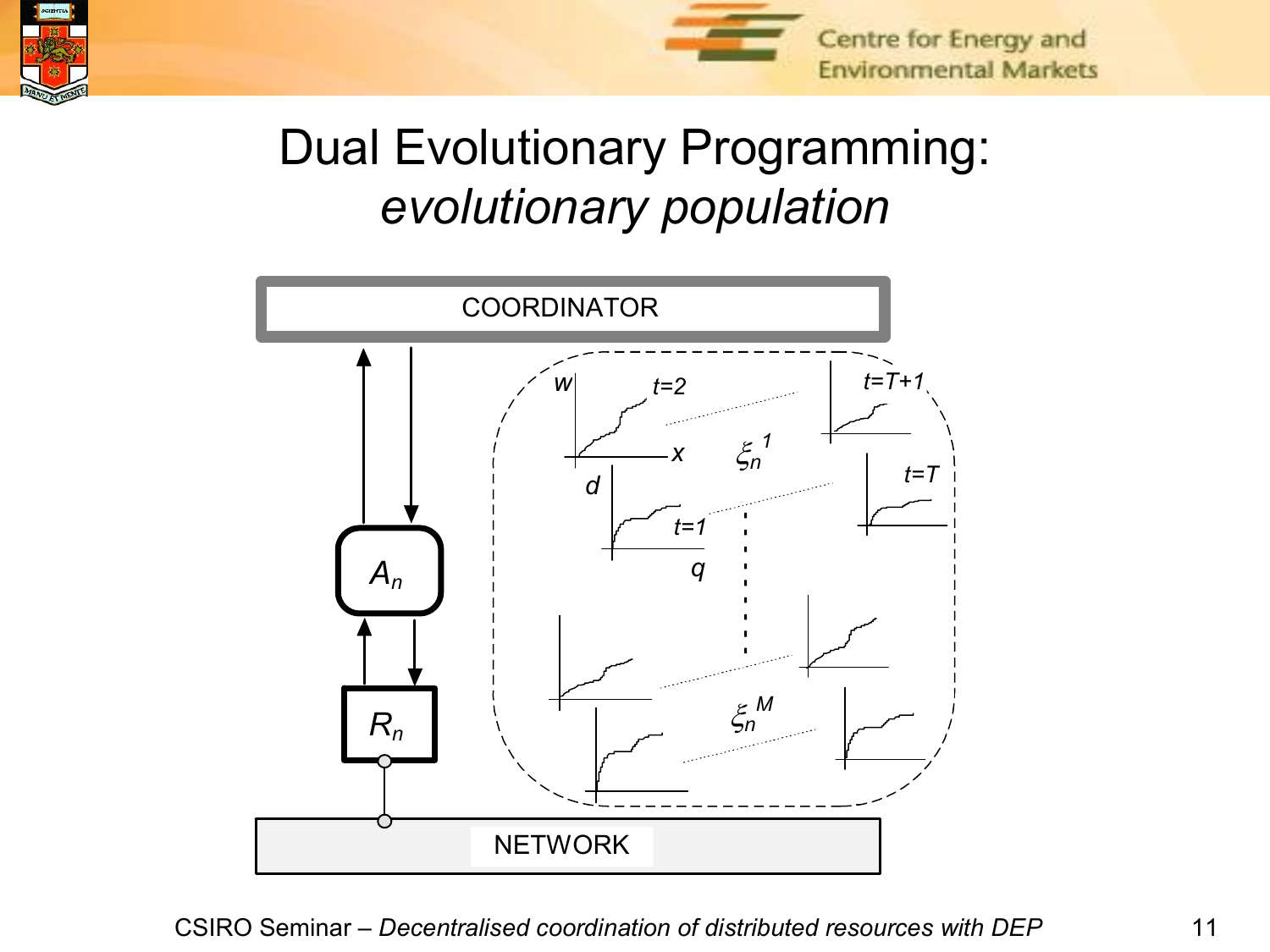



#### Dual Evolutionary Programming: *evolving solutions*

• Solve 'optimal' agent behaviours via repeated power system simulations, and evolution of best agent behaviours

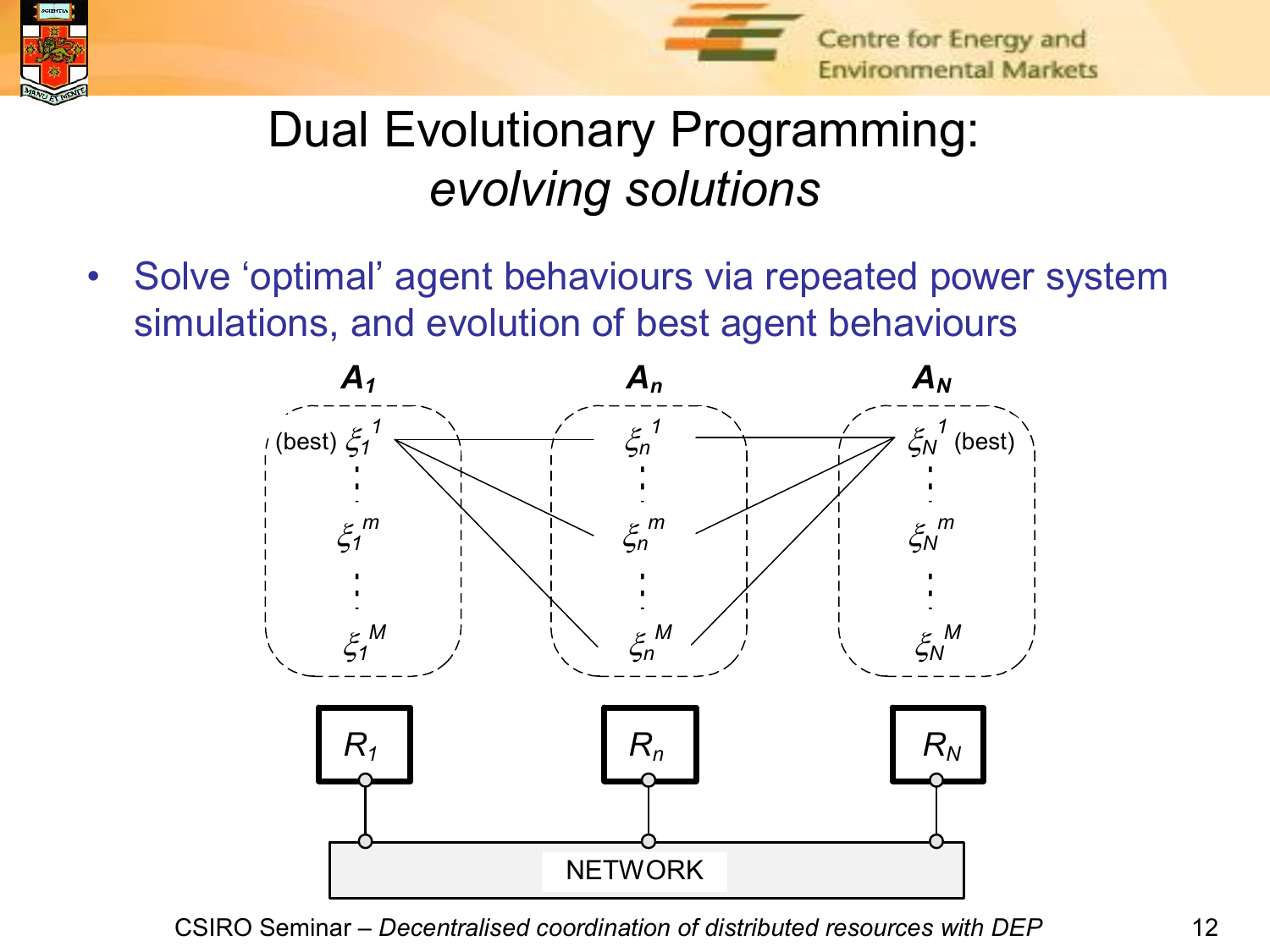



# *Example:* Socially optimal PS coordination

- Agents seeking to achieve system optimal operation
- => Declare true benefit functions to market coordinator

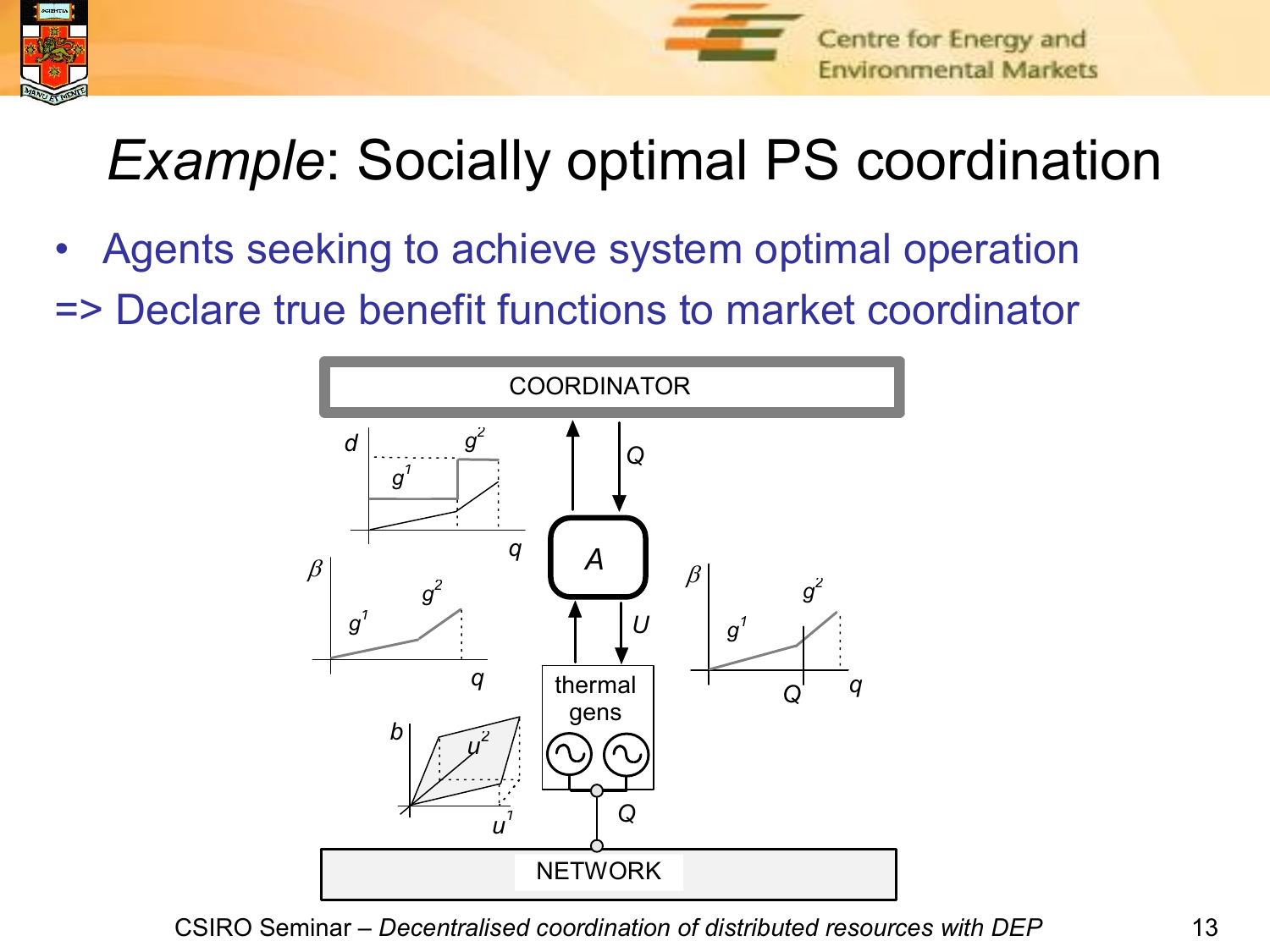



# Socially optimal market coordination

• Agents' benefit functions are dispatched to max. benefits of energy trading

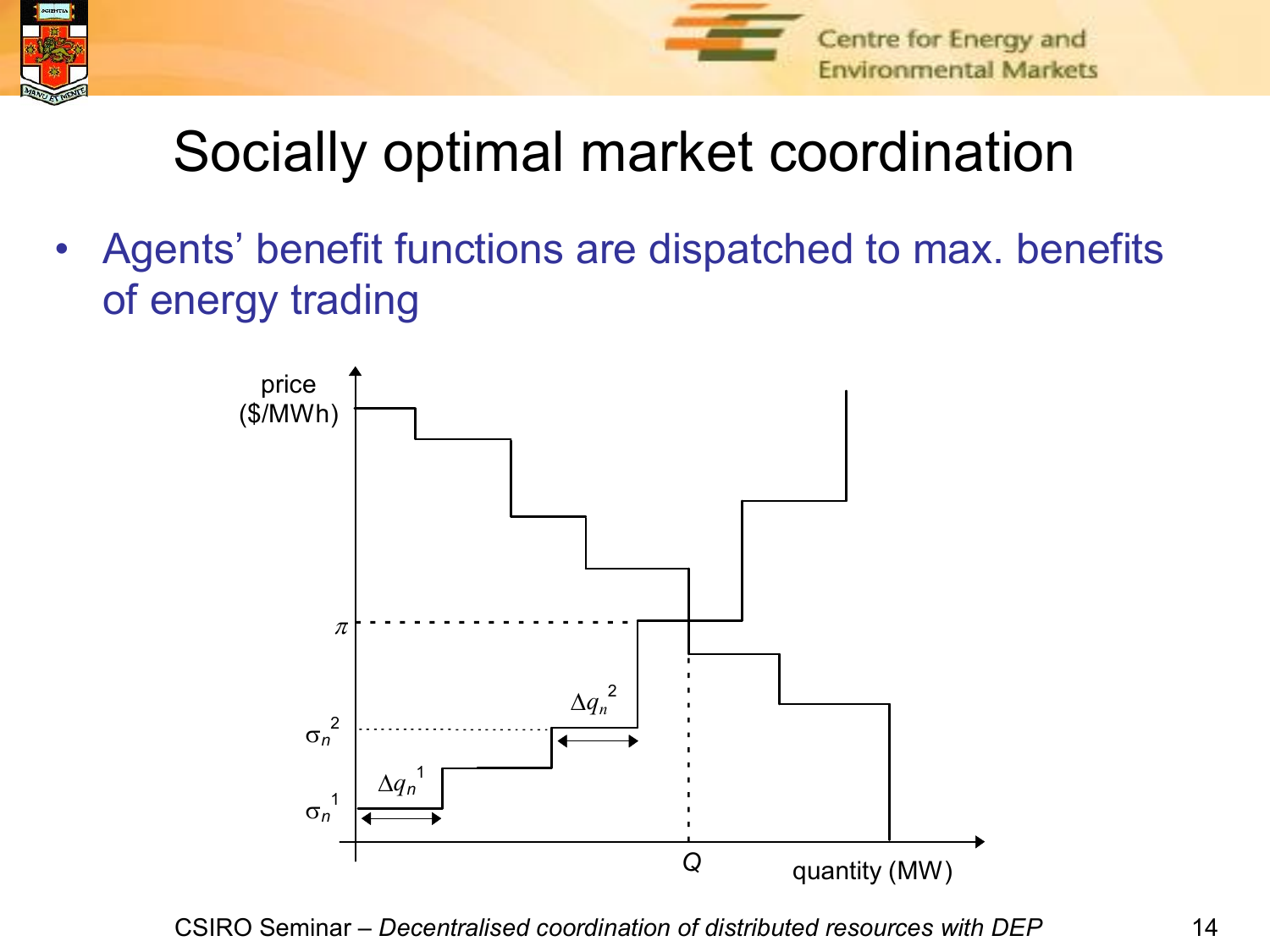



## The challenge with resources that have ITLs

- Benefit function for energy storage depends on other system resources + behaviour over time (eg. daily load profile)
- Example: hydro generating plant with pump storage
	- Value of energy (water) in storage depends on present **+ future** spot market dispatches (typically value declines as more stored energy available)
	- Plant may bid to *buy* as well as offer to *sell*



CSIRO Seminar – *Decentralised coordination of distributed resources with DEP* 15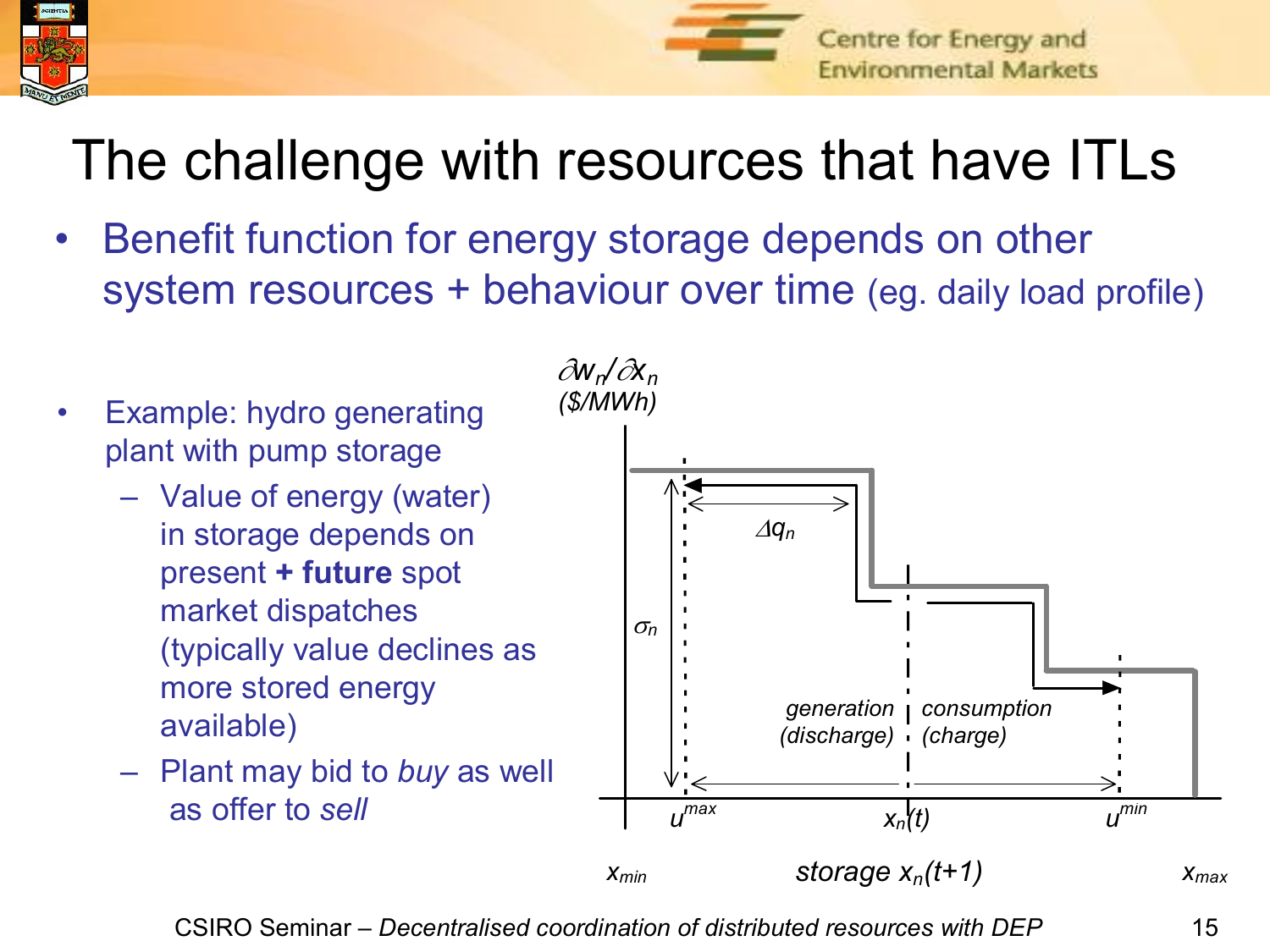



# Participant with hydro + thermal plant

• Submit a market offer that reflects benefits of thermal plant + present value of hydro (wrt current water level)

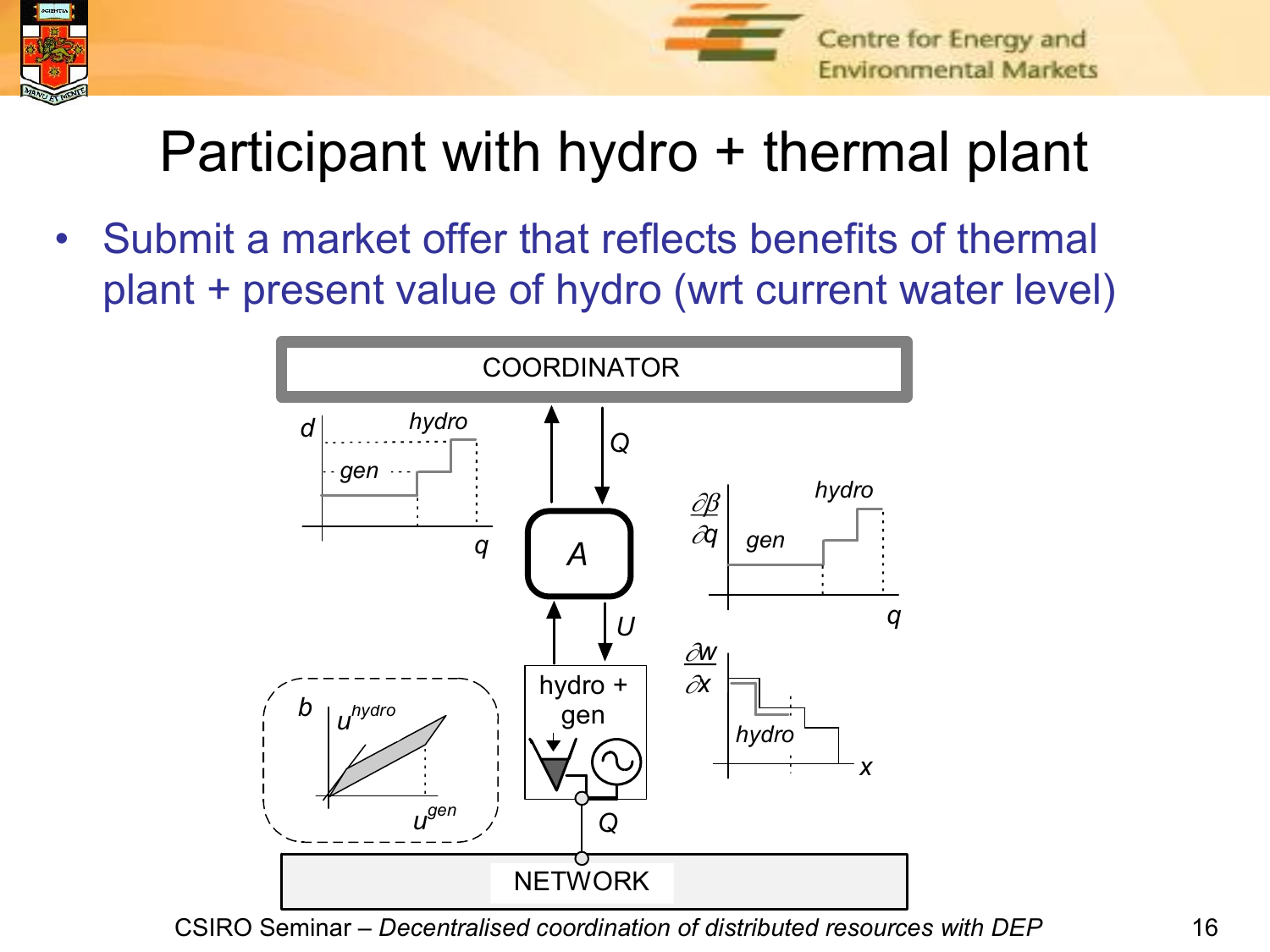



#### Parameterised *future value* 'solution' for hydro

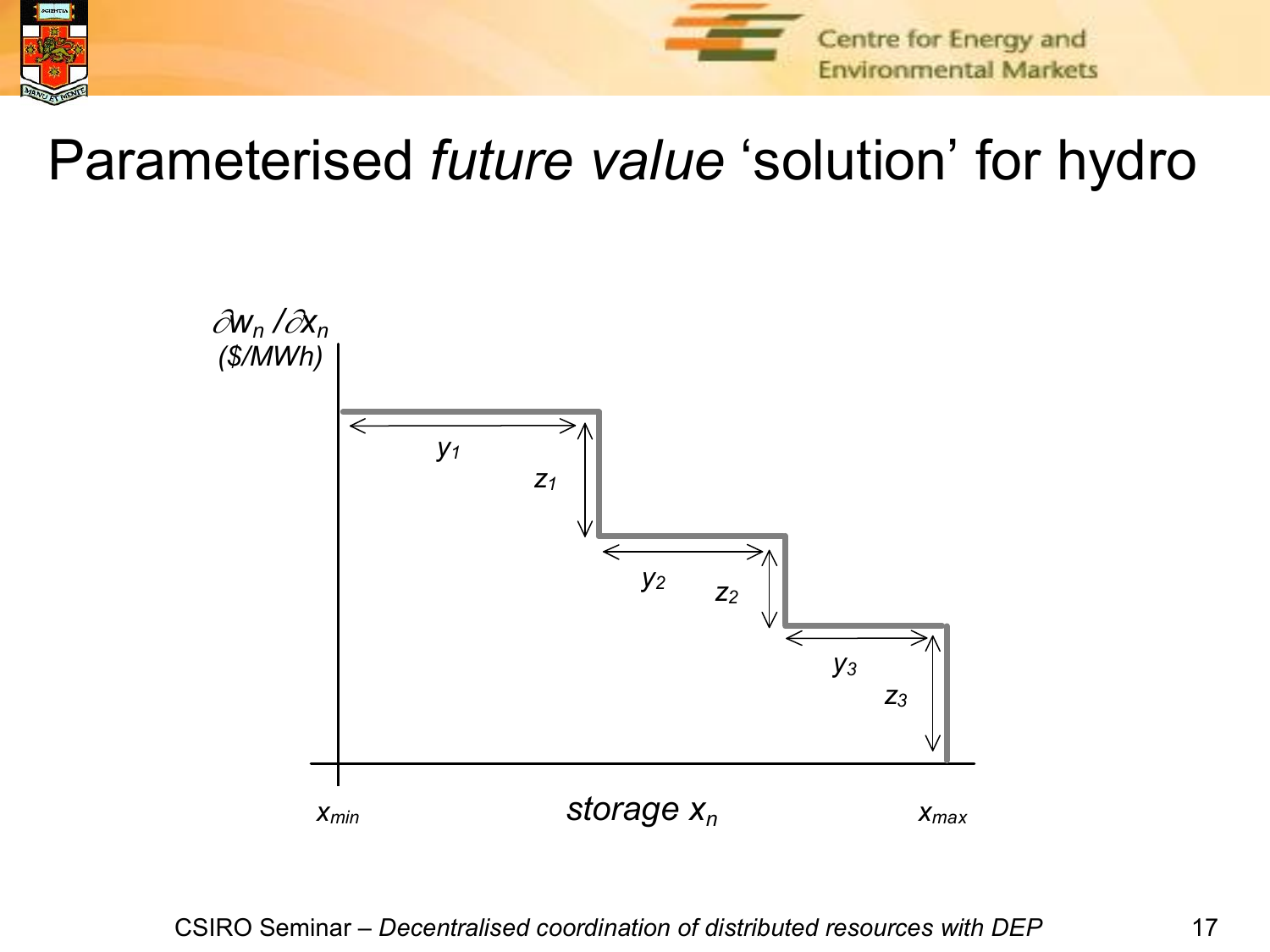



#### Evolutionary pop. of feasible agent behaviours

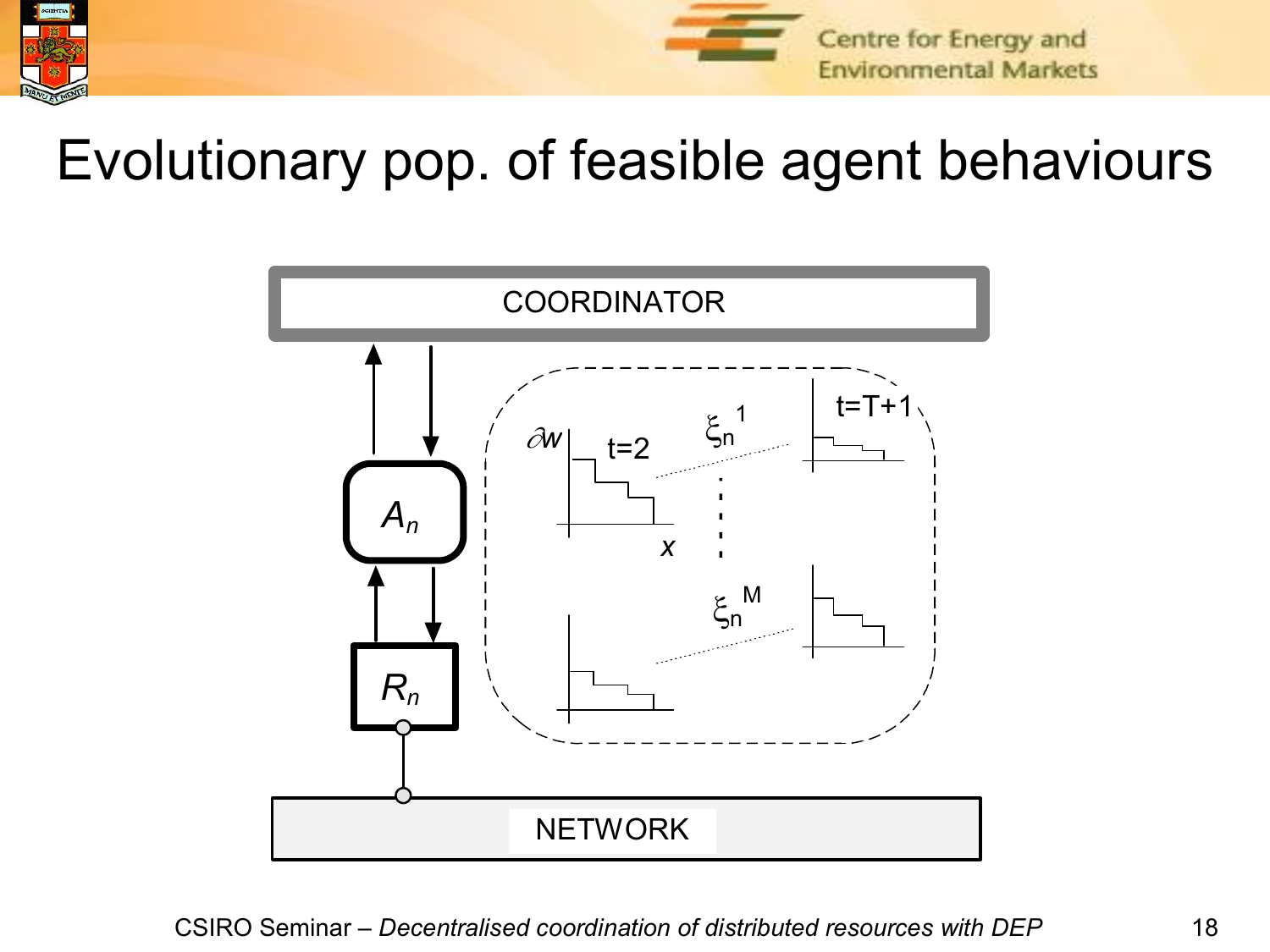



## Solve optimal agent behaviour

• Run repeated power system simulations with evolving sets of agent behaviours to max system benefit

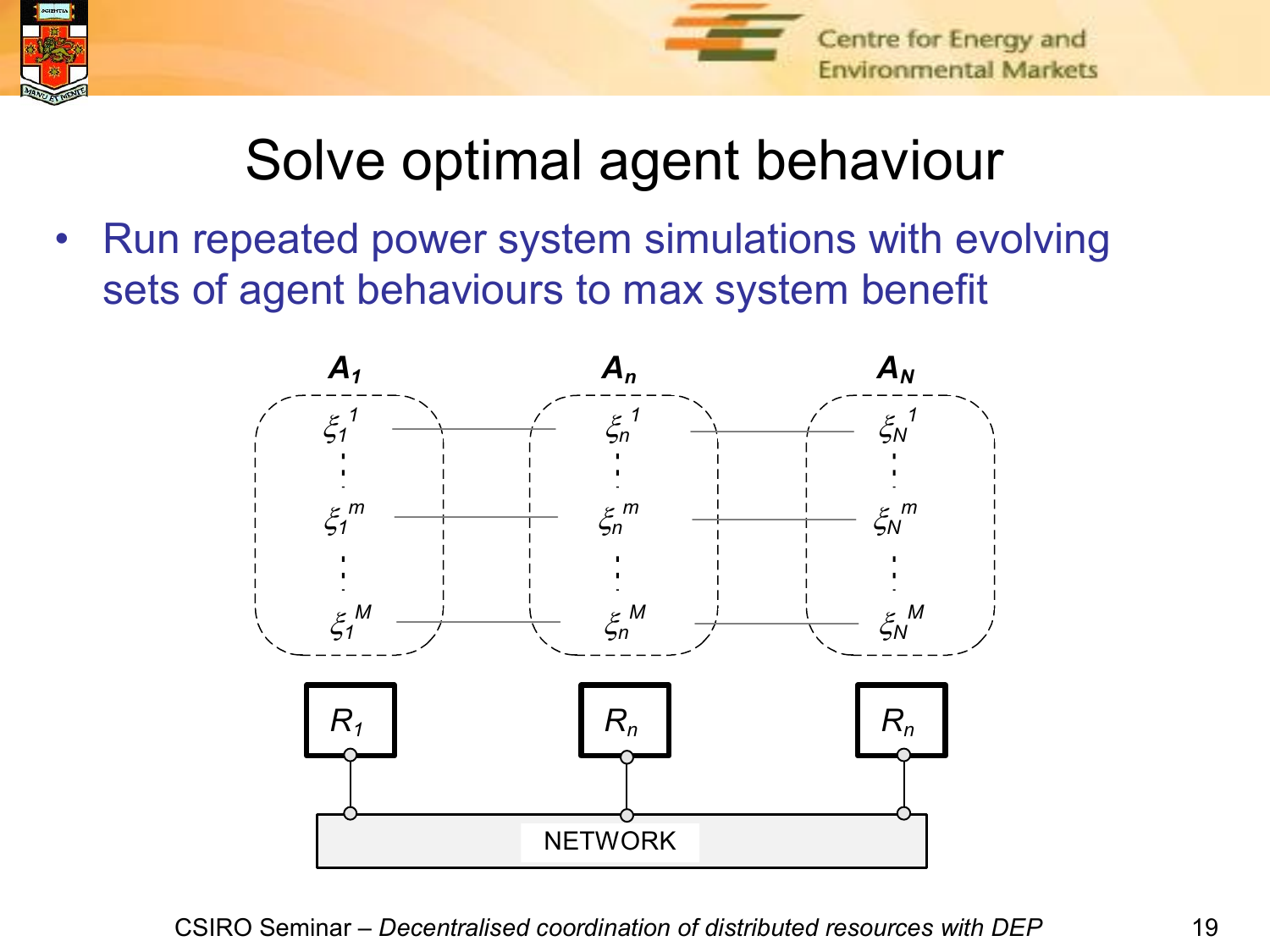



#### A simple example

• Five system storages – solar plant with thermal storage, two loads with thermal storage (one high loss), pumped hydro, battery storage

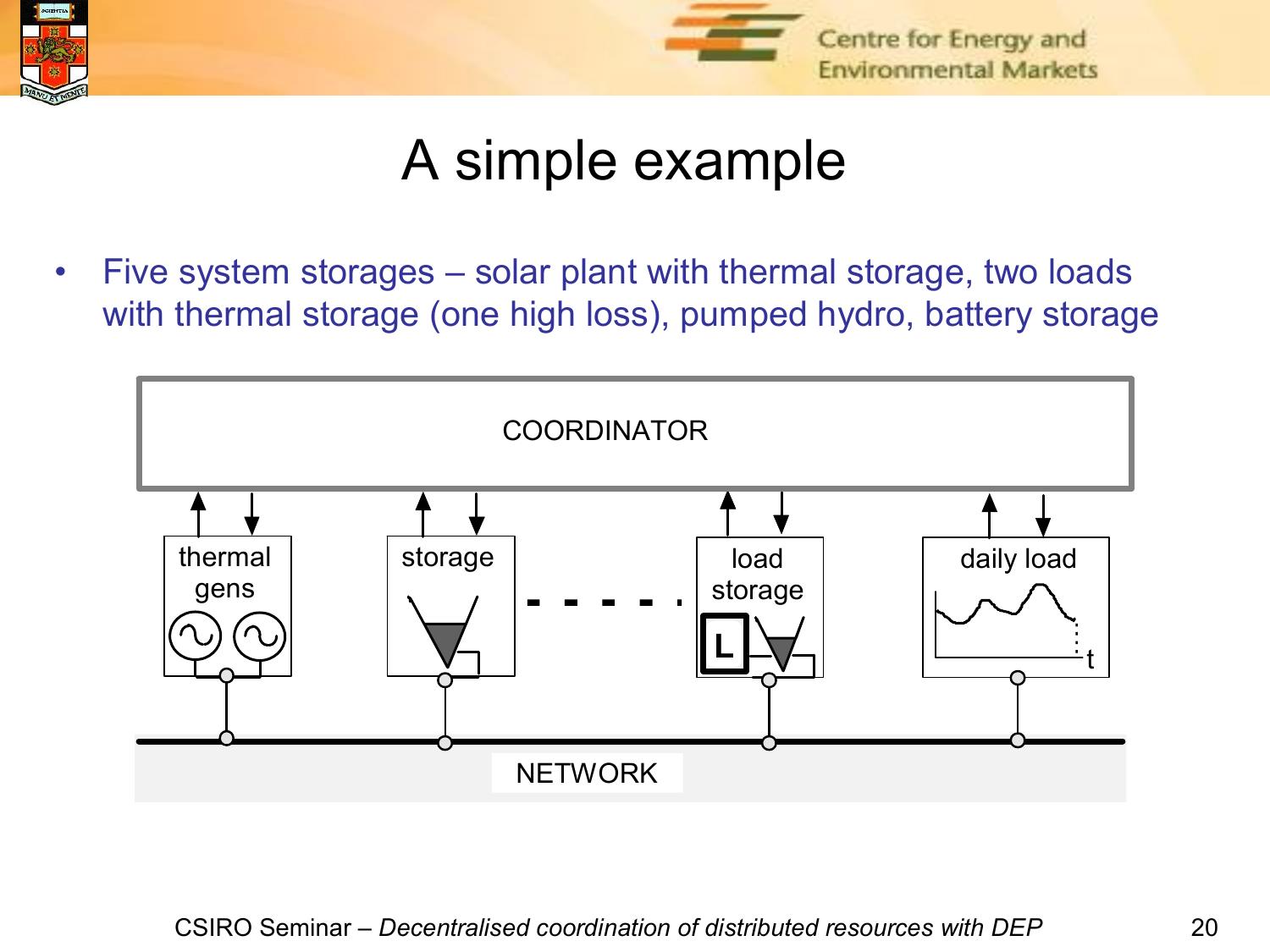

## Optimal system operation



CSIRO Seminar – *Decentralised coordination*  $\rightarrow$  -0-LoadStore2 *are also distores*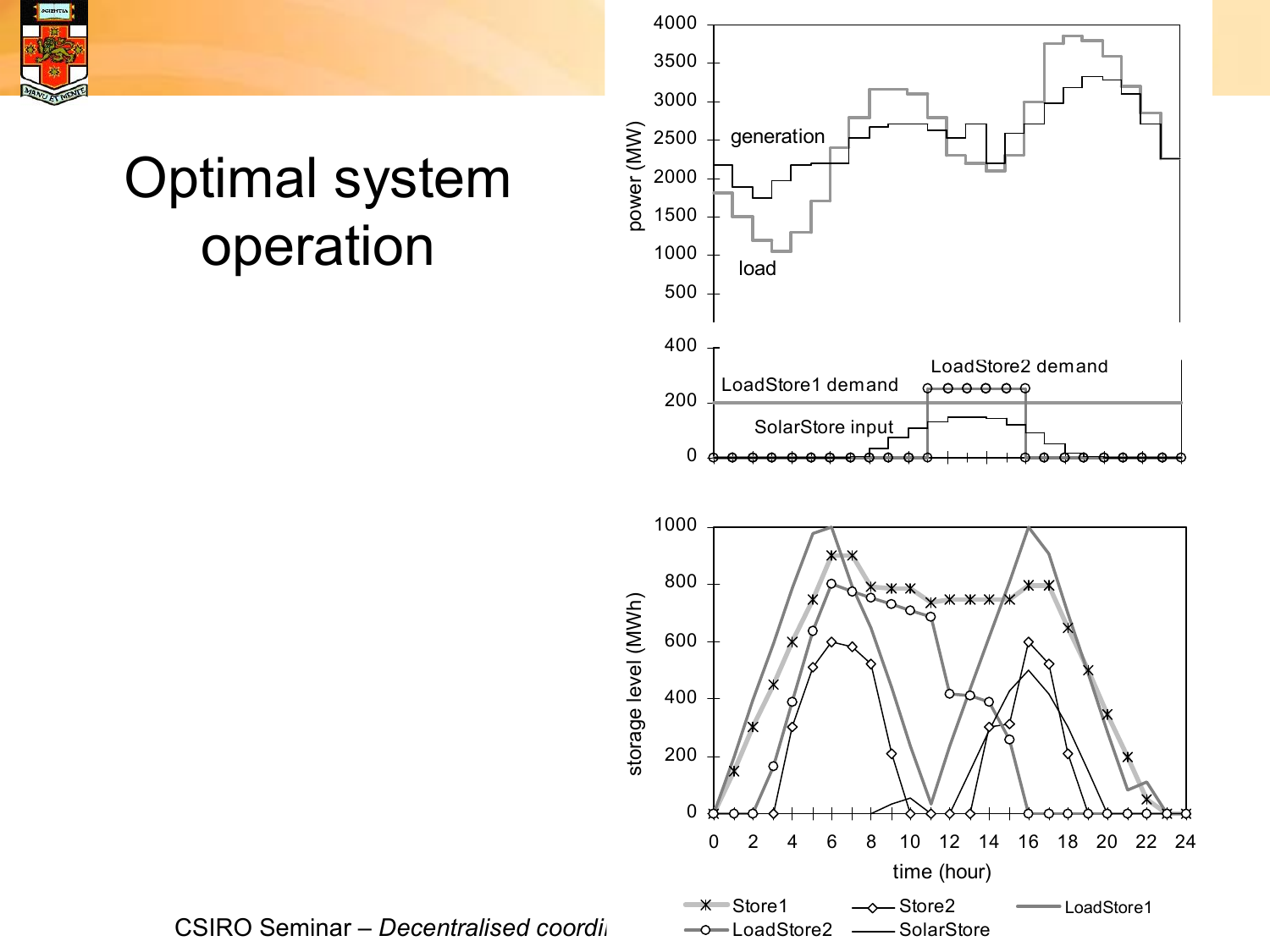



# *Example*: socially optimal PS operation with (aggregated) stochastic PV + load storage

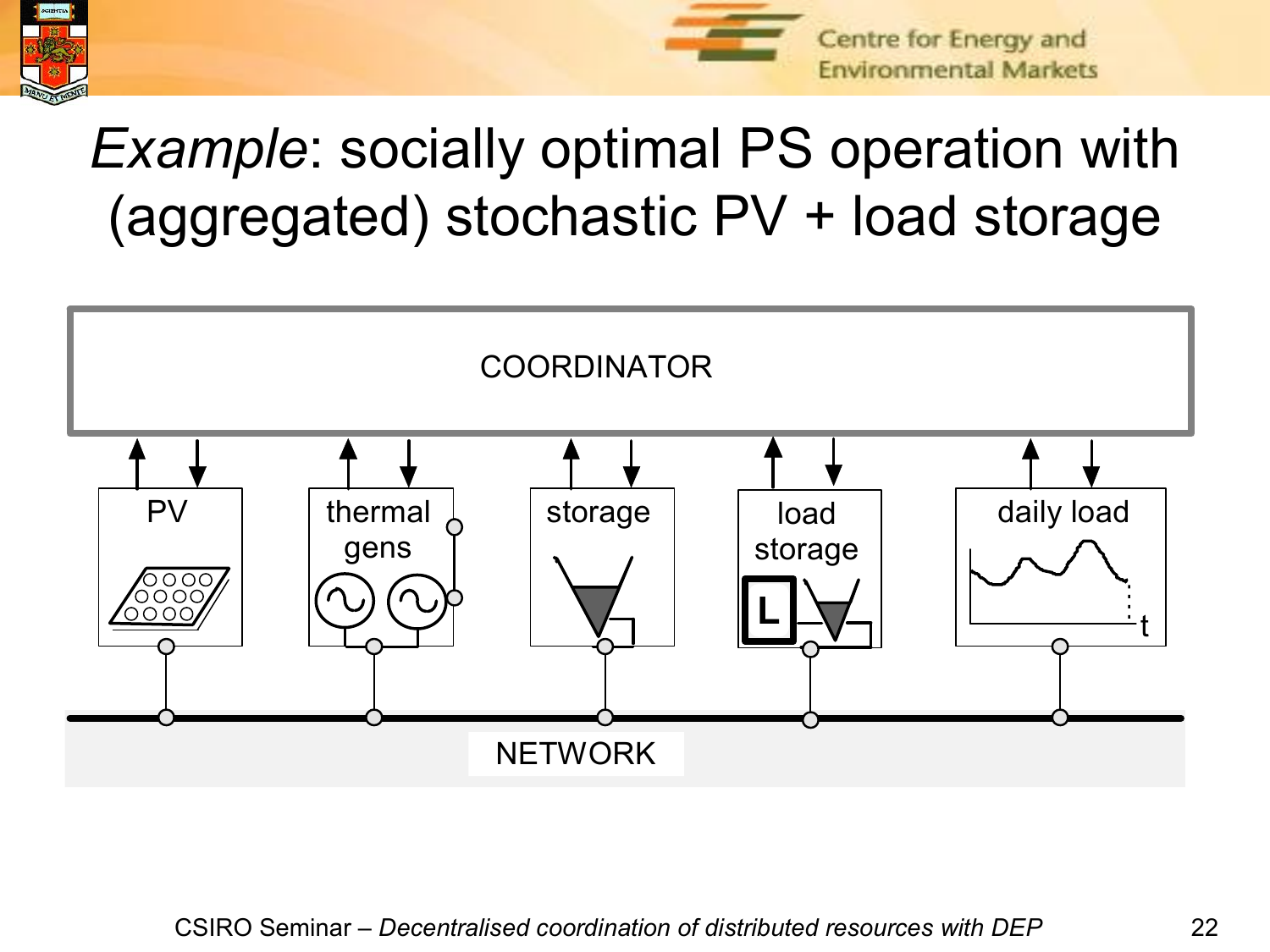

## Modelling PV

• Use markov chains linking a number of daily profile 'states'

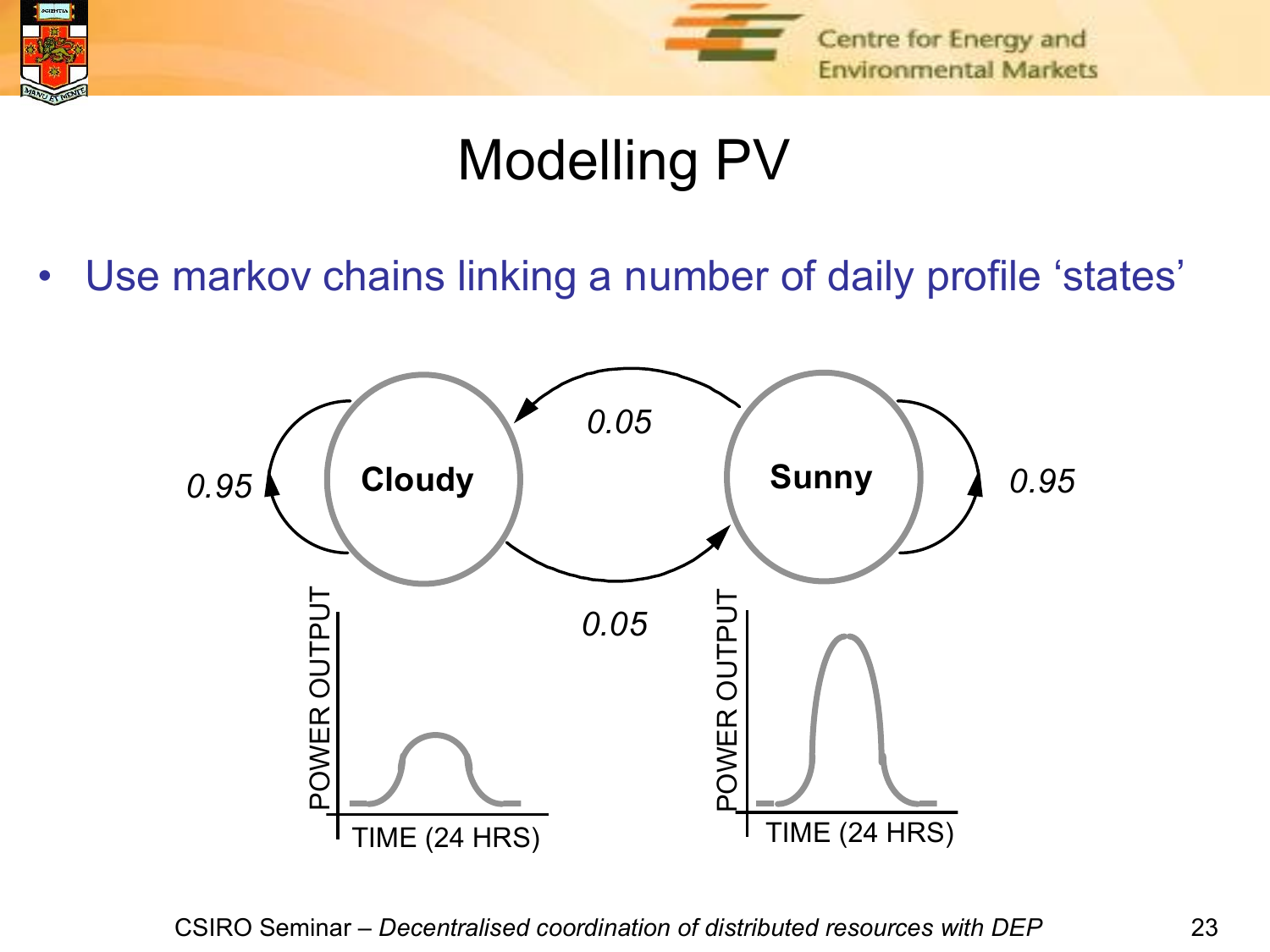



# Modelling (aggregated) load storage

• Models can include time varying electrical demand, effective storage capacities, charging rates, charging/discharging losses, leakage

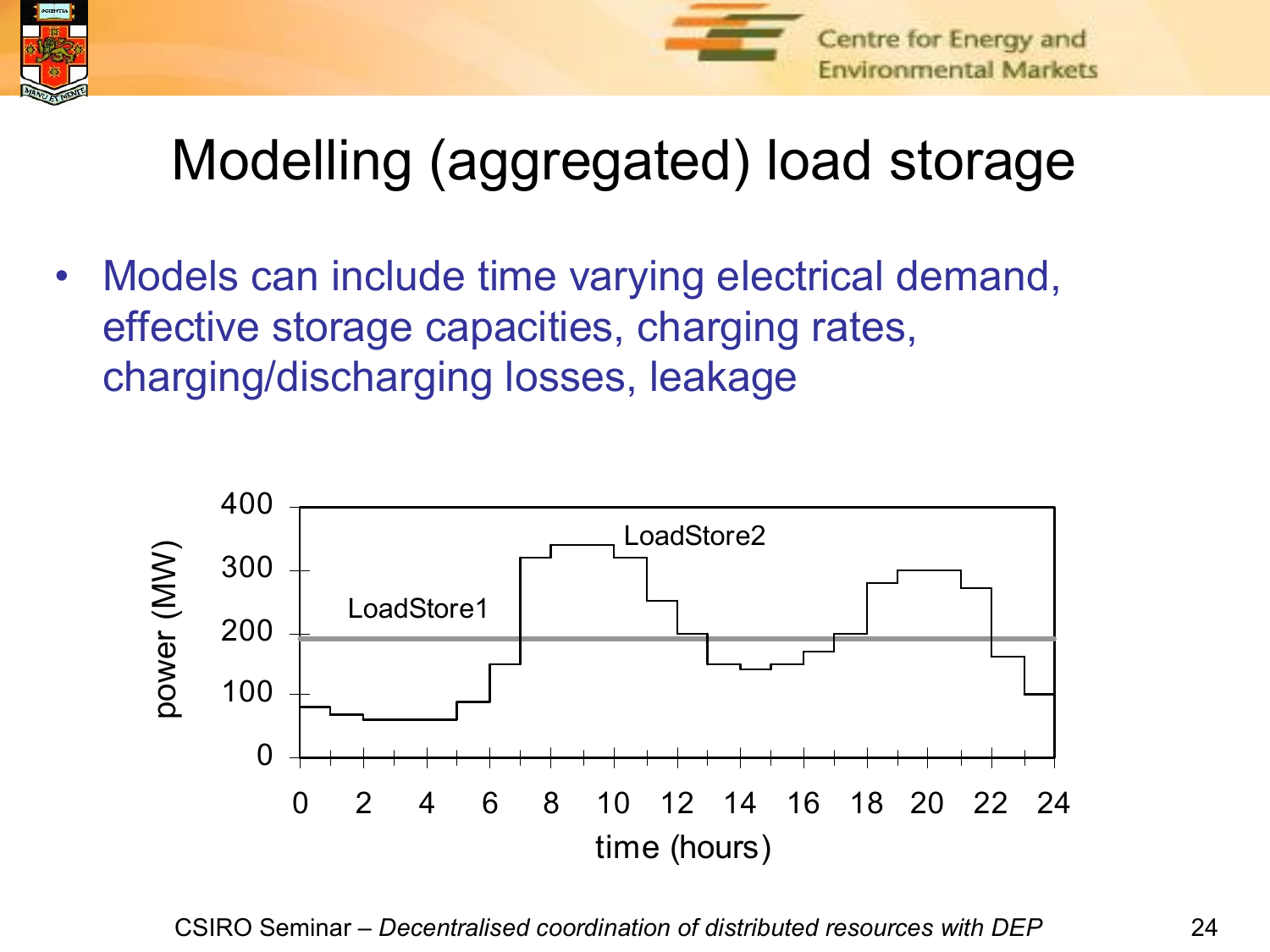



## Information scenarios for load agents

- None
- Knowledge of PV state => evolve two state controller
- Knowledge of *other* storage states => eg. low, medium, high => evolve three state controller
- Knowledge of PV and other storage state => evolve six state controller

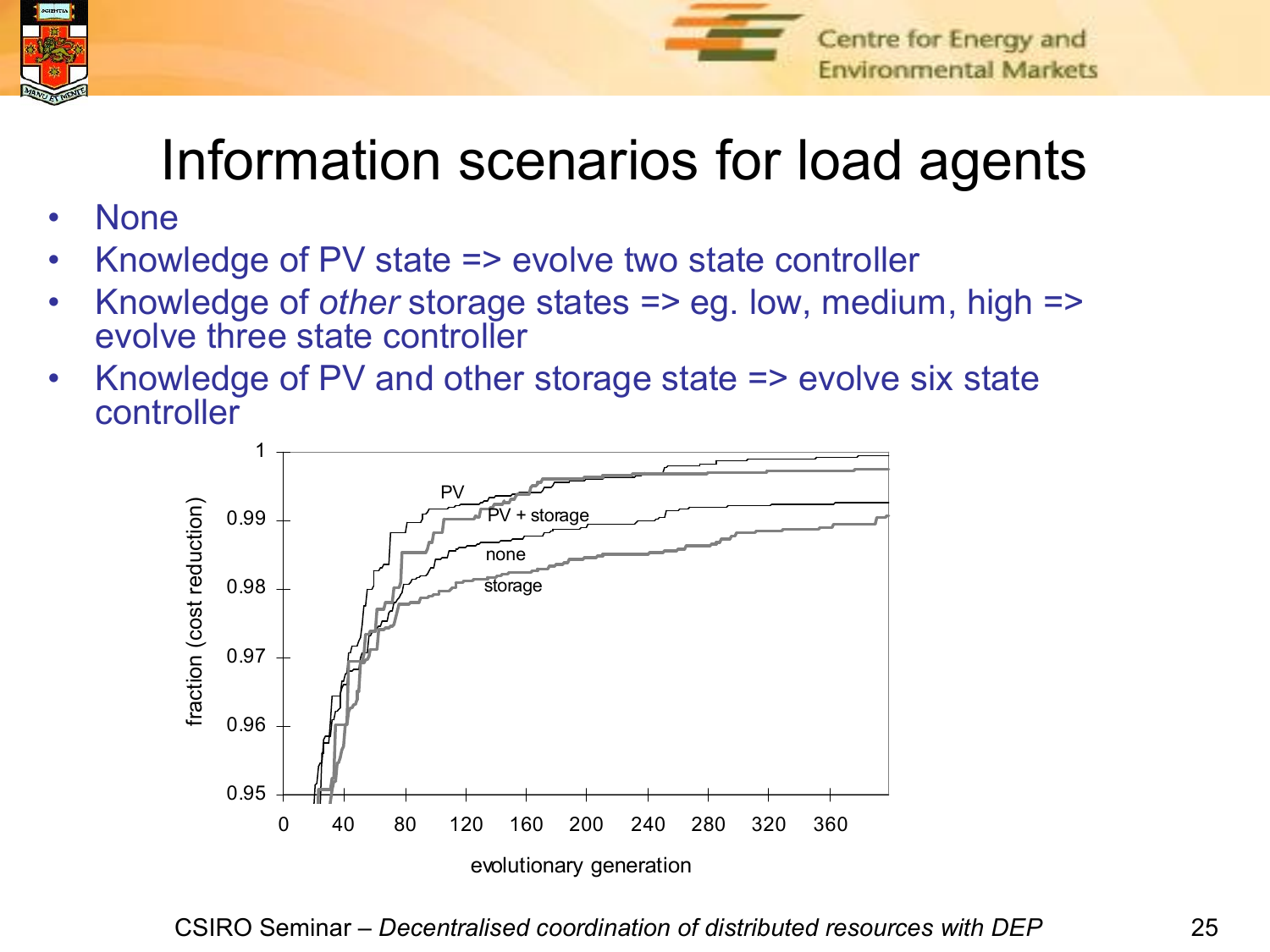



#### Optimal load operation

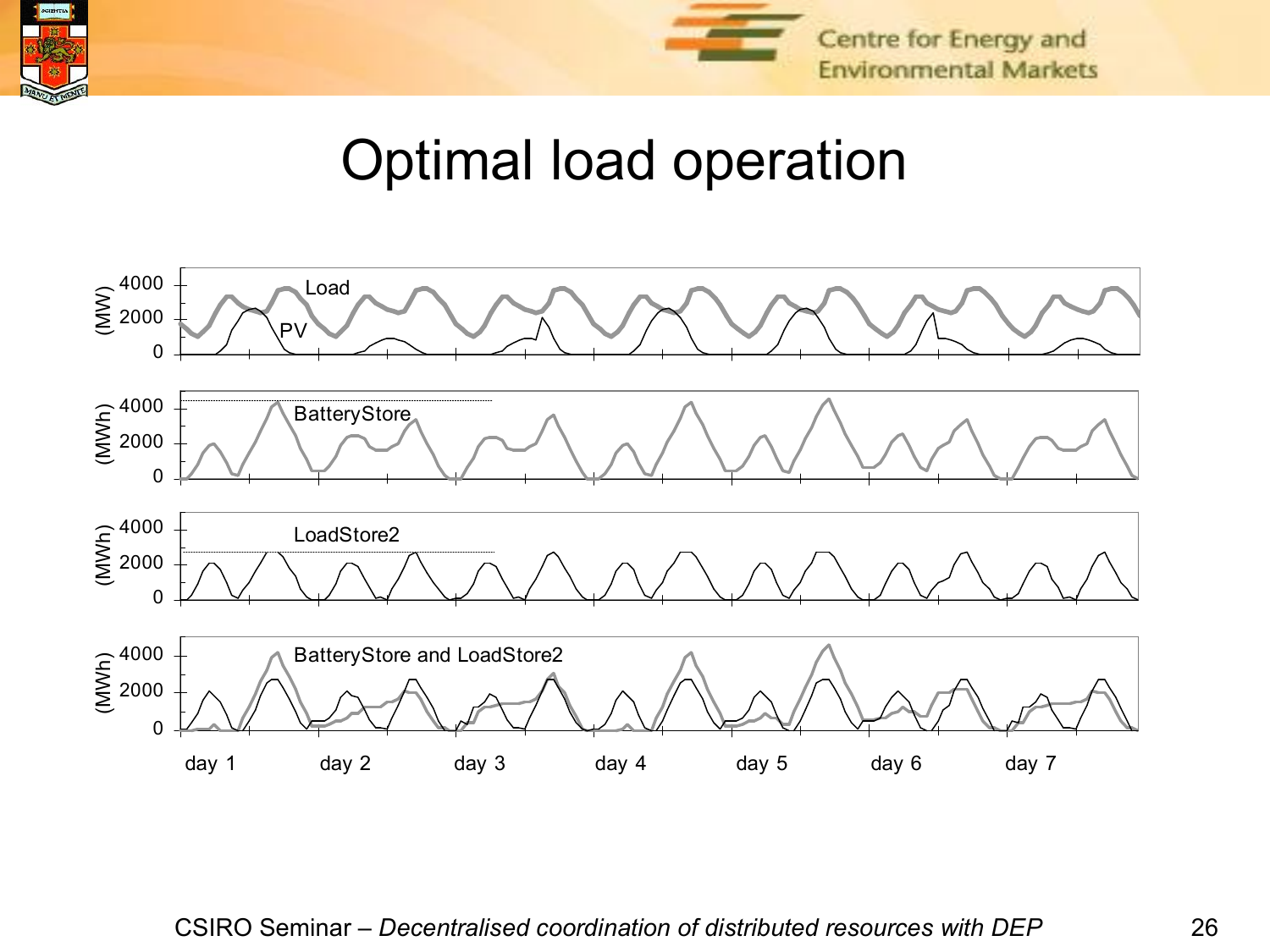

# Potential synergies between PV + load storage



0 3.75 7.5 11.25 15

BatteryStore - capacity / total load (%)

CSIRO Seminar – *Decentralised coordination of distritation*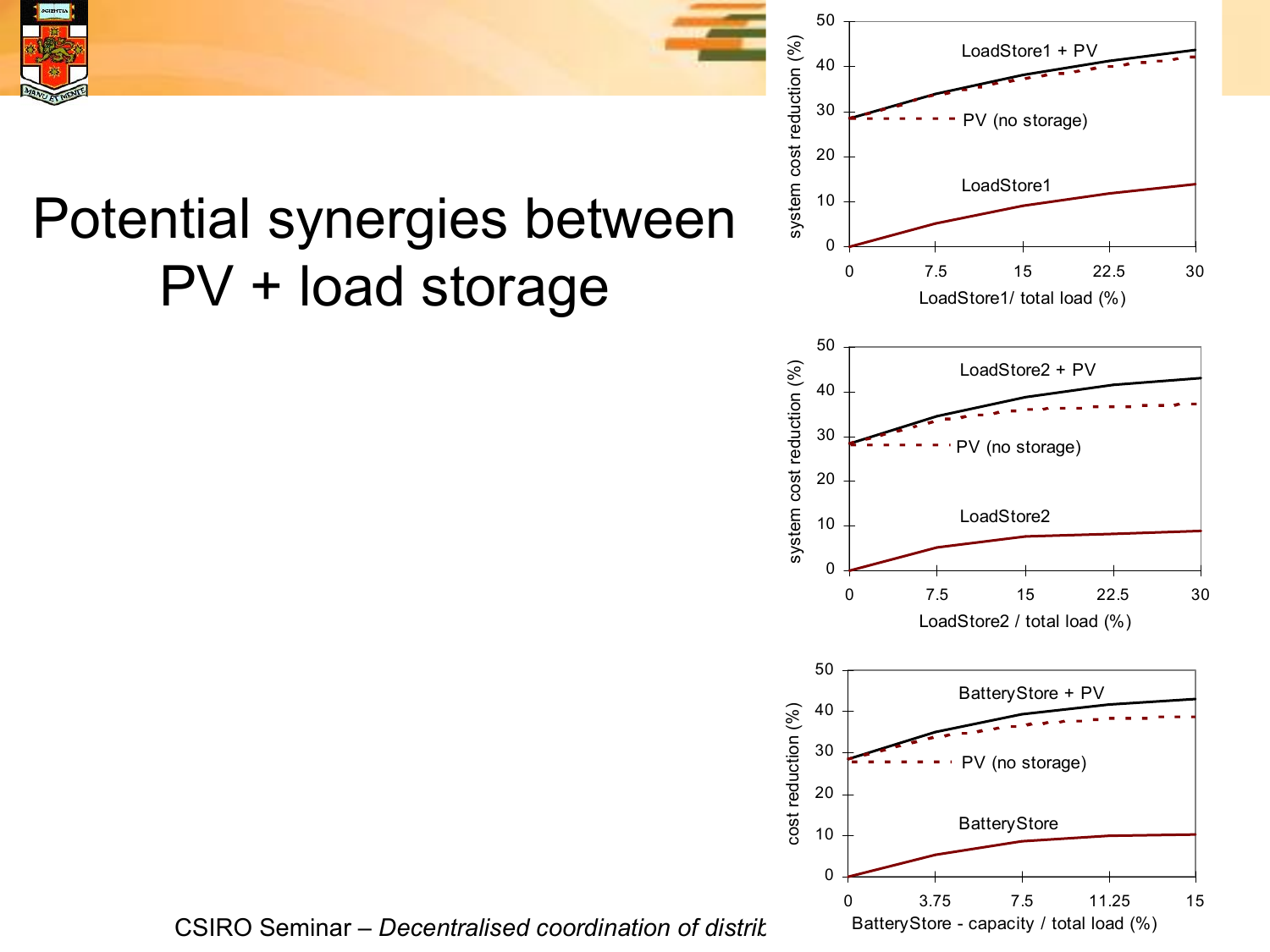



#### Example: competitive spot markets

Agents pursue individual profit-maximising objectives. Opportunities for strategic behaviour (ie. not submitting true benefit function) depends on market design + structure

| <b>Strategic behaviour within</b><br>market        | <b>Solution techniques</b>                                                                                |
|----------------------------------------------------|-----------------------------------------------------------------------------------------------------------|
| <b>None</b>                                        | Inspection for simple systems,<br>LP etc for more complex problems                                        |
| Single participant only<br>(or other offers known) | Inspection for simple systems,<br>LP etc for more complex problems                                        |
| More than one participant                          | Game theoretic analysis for some<br>simple problems (2-3 players)<br><b>Dual evolutionary programming</b> |

CSIRO Seminar – *Decentralised coordination of distributed resources with DEP* 28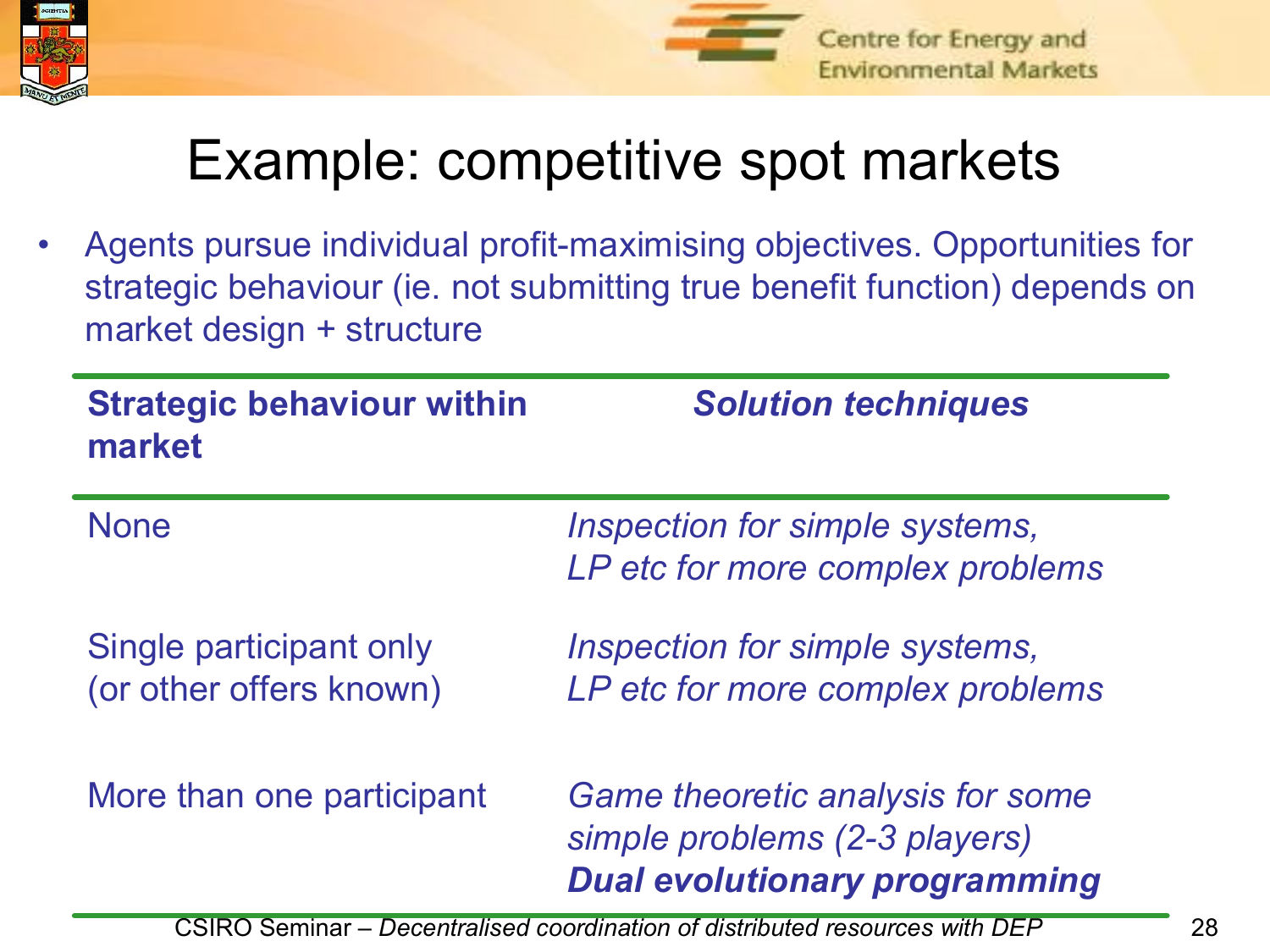



Centre for Energy and **Environmental Markets** 

# Agent for a participant with 2 thermal generators

- Agent uses physical plant costs **+ strategic reasoning** to determine market offer
	- Assume linear cost curves for gens, no inter-temporal links

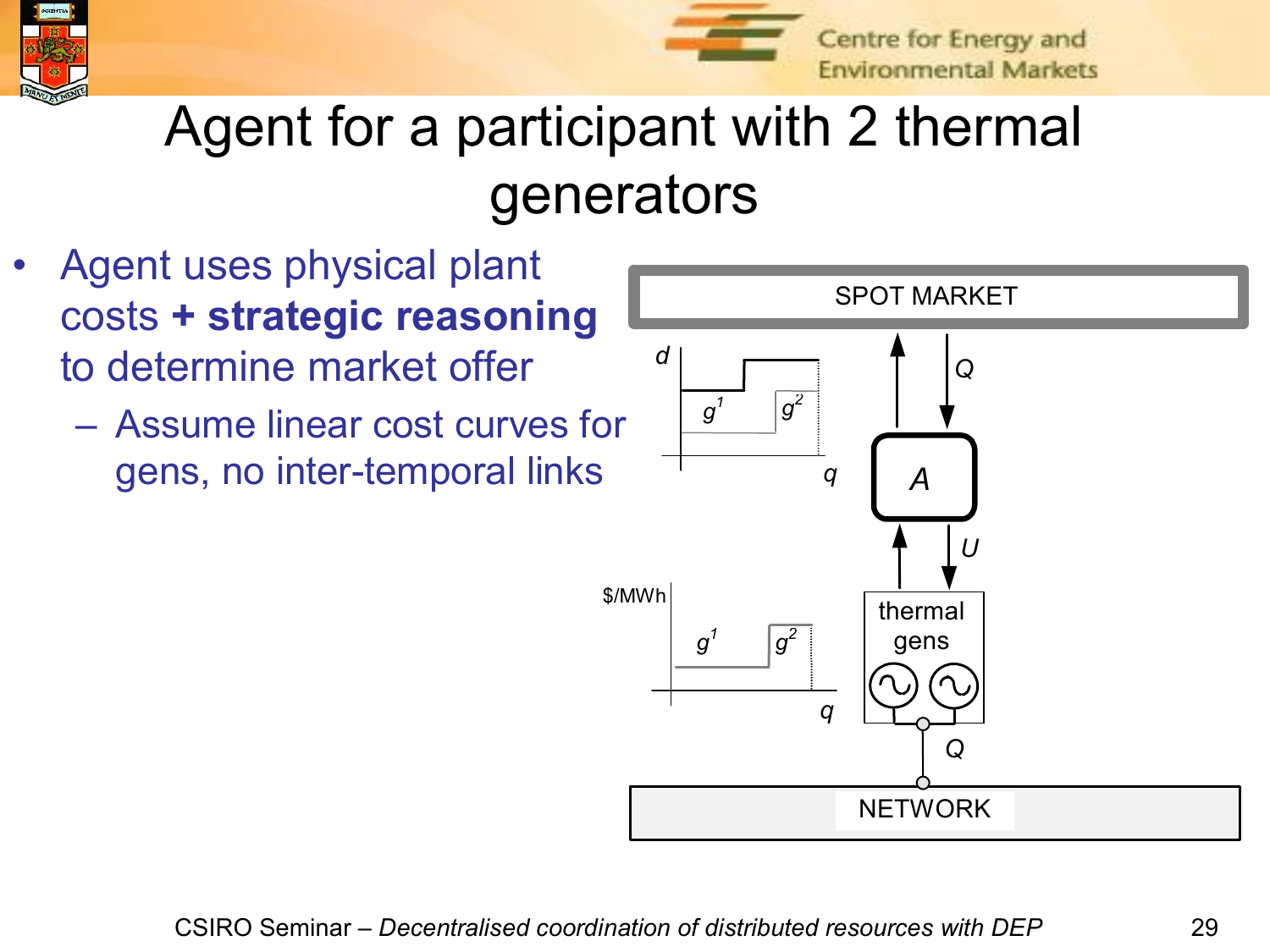

# Parameterised market offer 'solution' for an agent

*Offer (\$/MWh)*

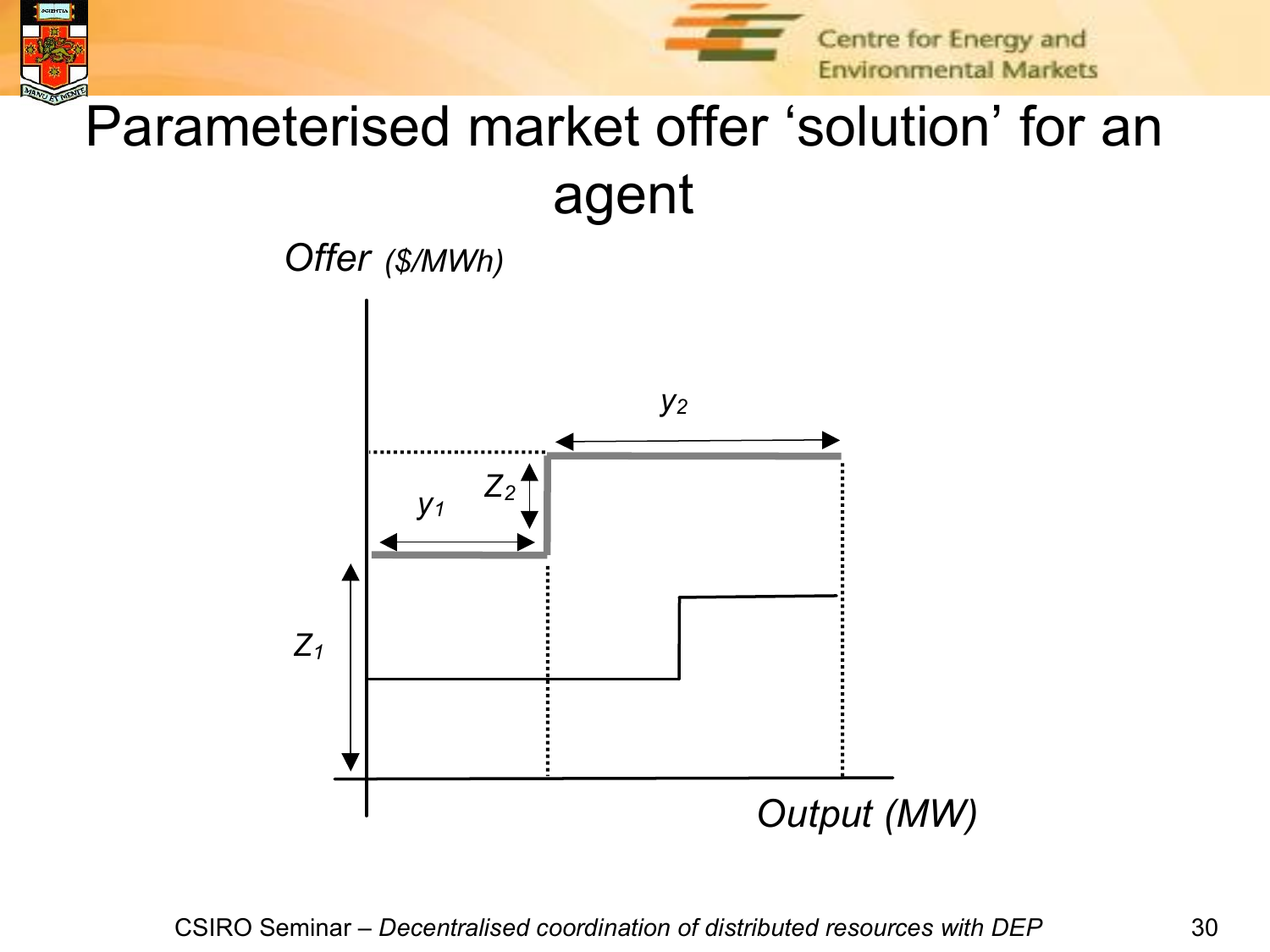



Centre for Energy and **Environmental Markets** 

# A population of offer 'solutions' for each agent

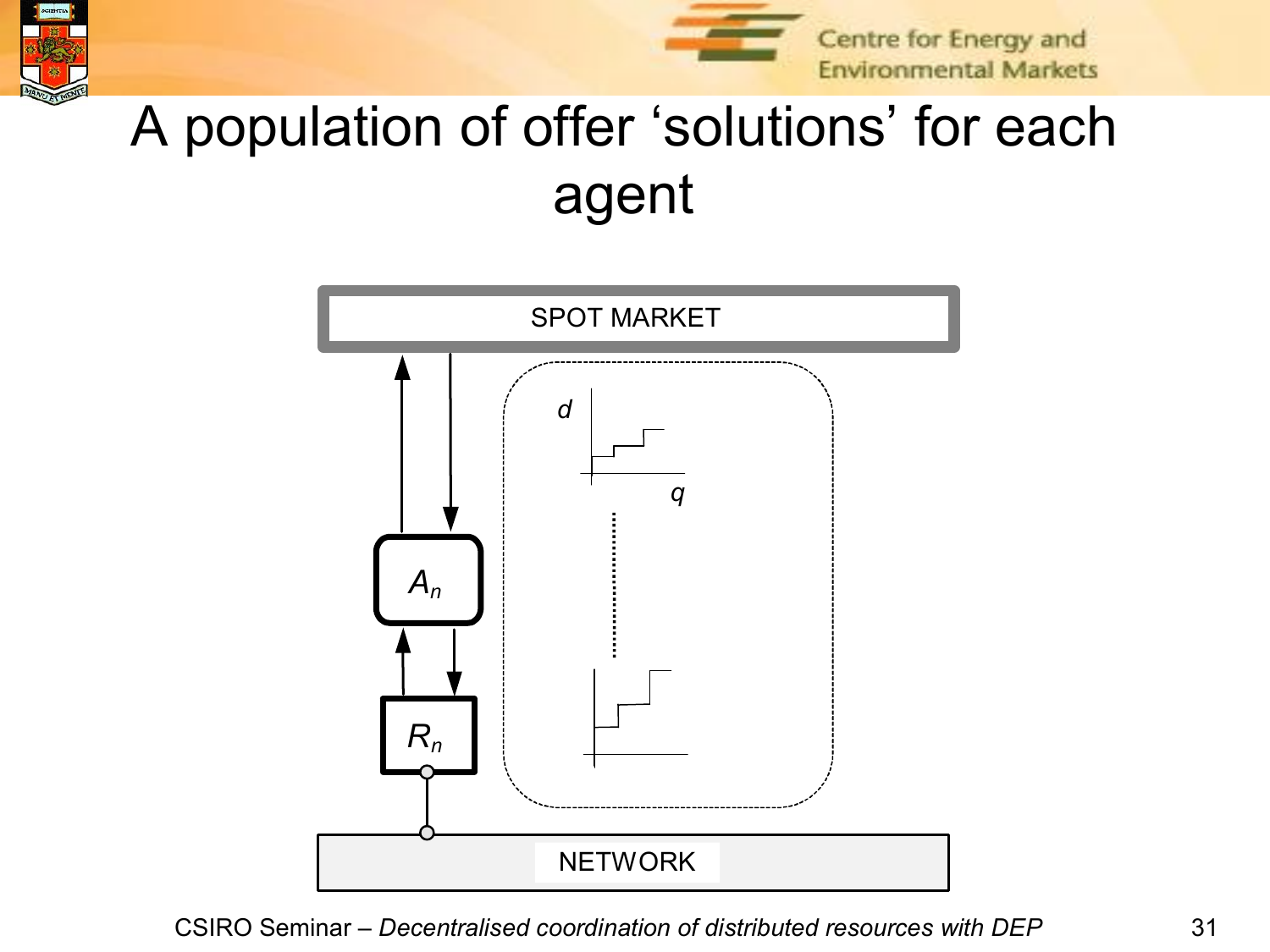



# Participants with inter-temporal links

- Example: hydro generating plant with pump storage
	- Value of energy (water) in storage **for participant** depends on present + future spot market dispatches  $\partial W_n/\partial X_n$ *(\$/MWh)*

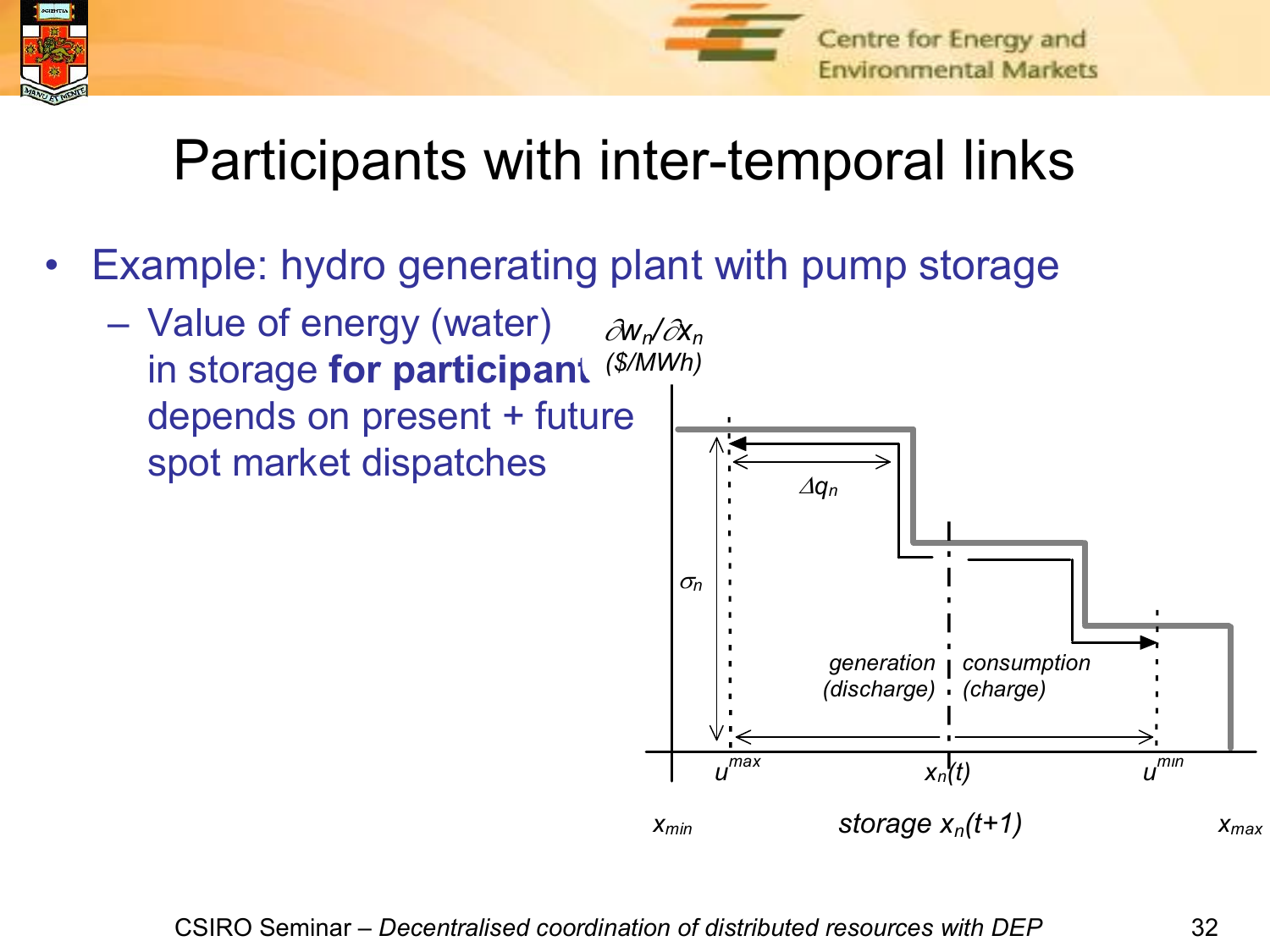



# Parameterised *future value* 'solution' for hydro agent

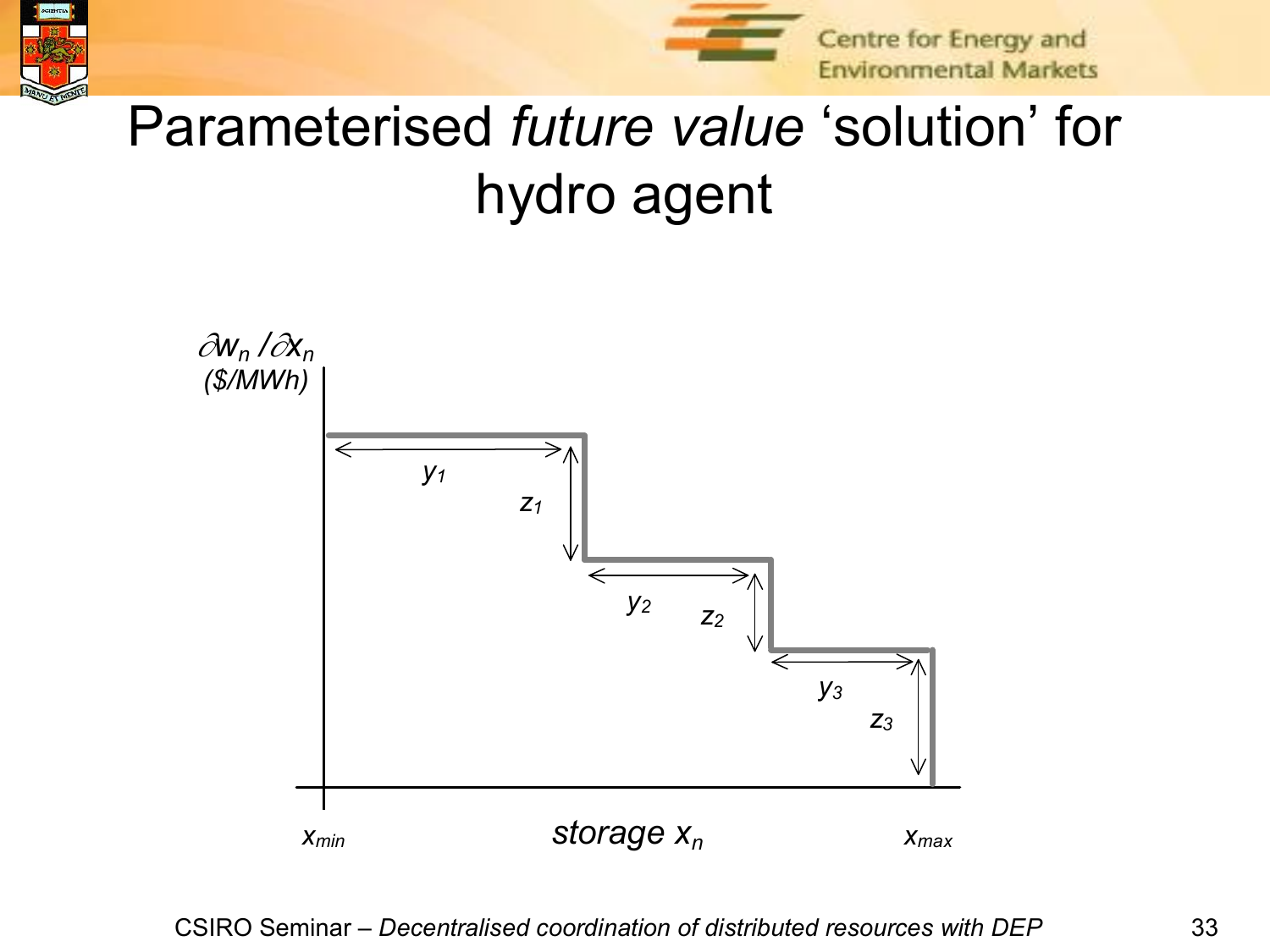Centre for Energy and **Environmental Markets** 



# Population of bid/offer solutions for hydro participant

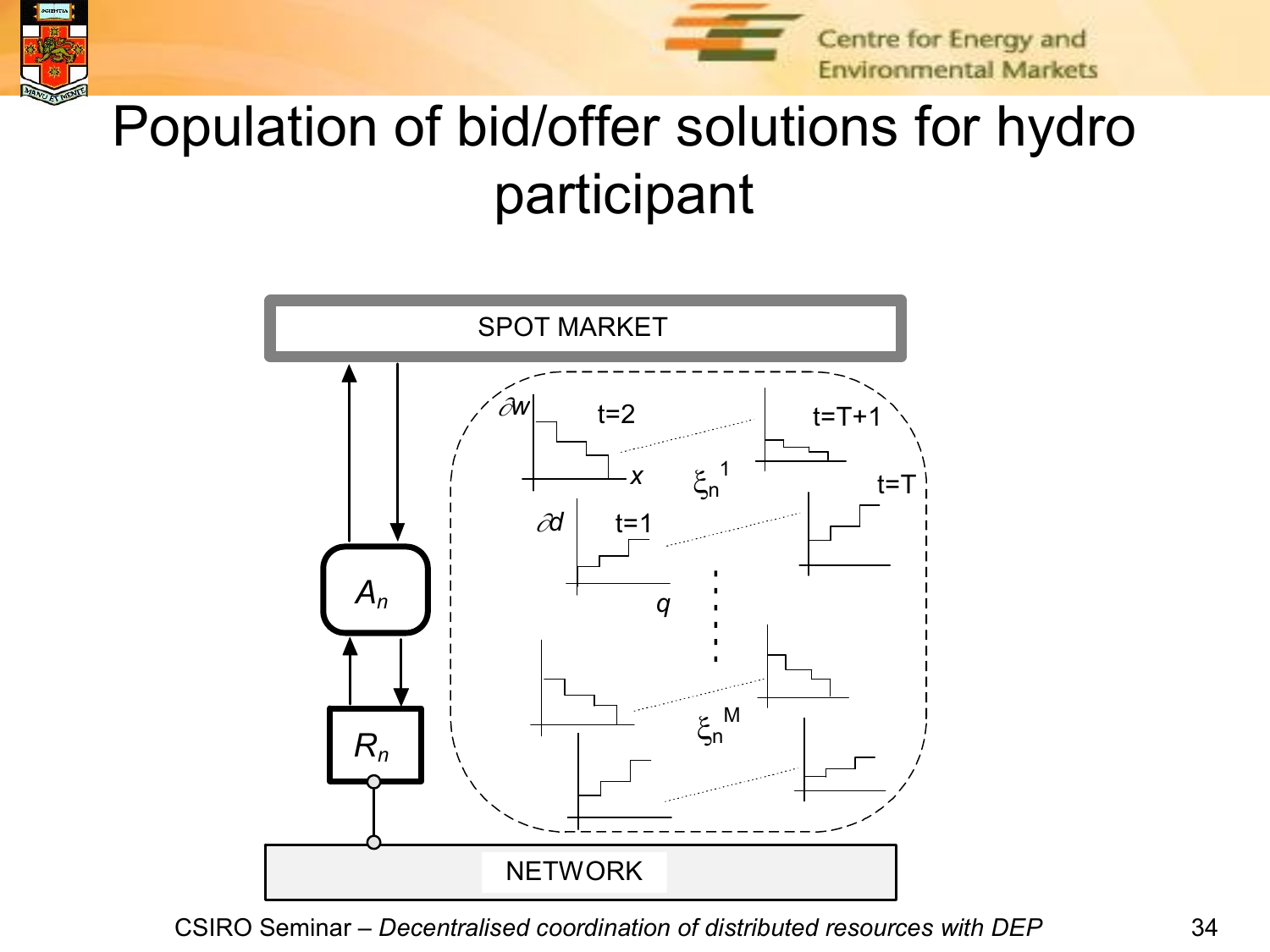



Centre for Energy and **Environmental Markets** 

# Evolve population of offer 'solutions' for each agent

- Progressive tournament 'all against best'
	- Agent tests and ranks its offers population against 'best' of other agents => selecti<sub>A</sub>, recombinatic<sub>An</sub><sup>+</sup> random a variation  $A_N$
	- Next agent's turn
	- *Tournament continues…*

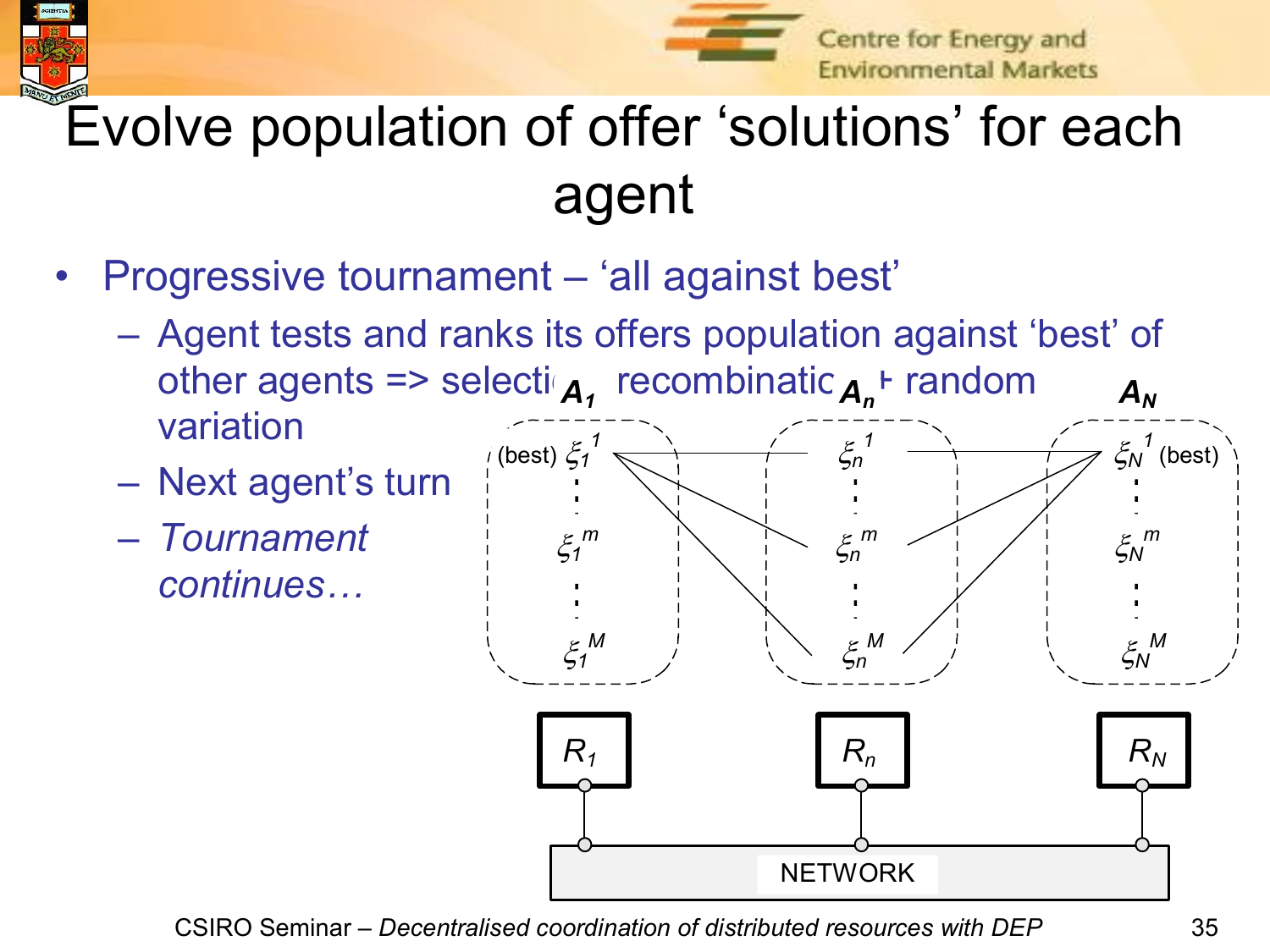



## Studies of strategic behaviour in spot markets

- 2 generator problems
	- EP gives same answers as game theory for simple problems
	- Useful insights with problems where game theory may struggle eg. if either gen can fully supply load => no Nash equilibrium
	- EP can handle networks, complex plant operation (if you can simulate power system operation, then can use EP)
- Multiple generators including hydro
	- Useful insights into possible participant strategies, mkt impacts
	- Results not tested against other solutions no tools available..
- Complex industry structures 5+ generators
	- Useful insights into possible participant strategies, mkt impacts
	- Results not tested against other solutions no tools available..
- Stochastic generating plant
	- CSIRO Seminar – *Decentralised coordination of distributed resources with DEP* 36 – Prelim. work using Markov chains to model stochastic hydro flows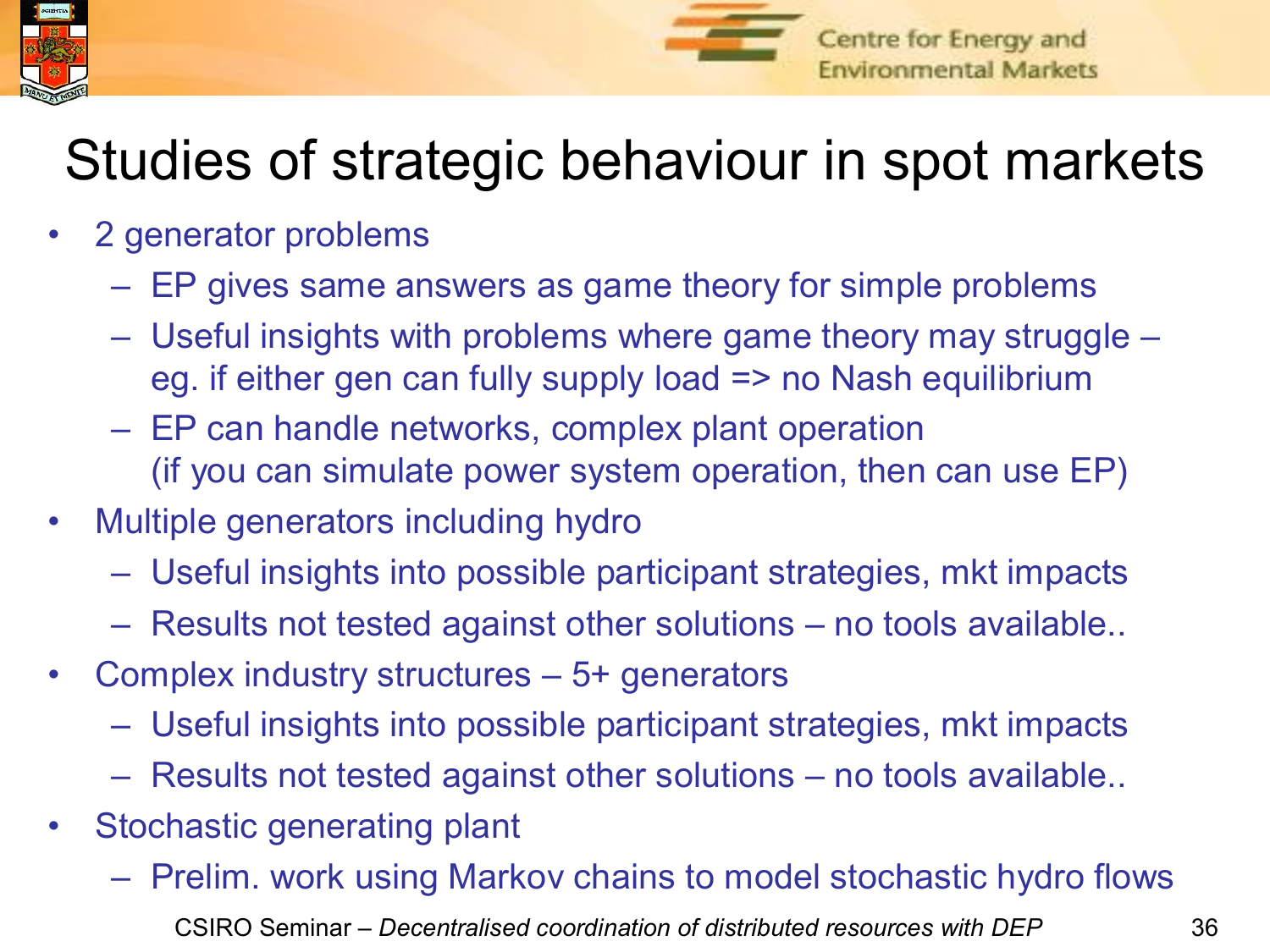



# Example: 2 generators including Hydro

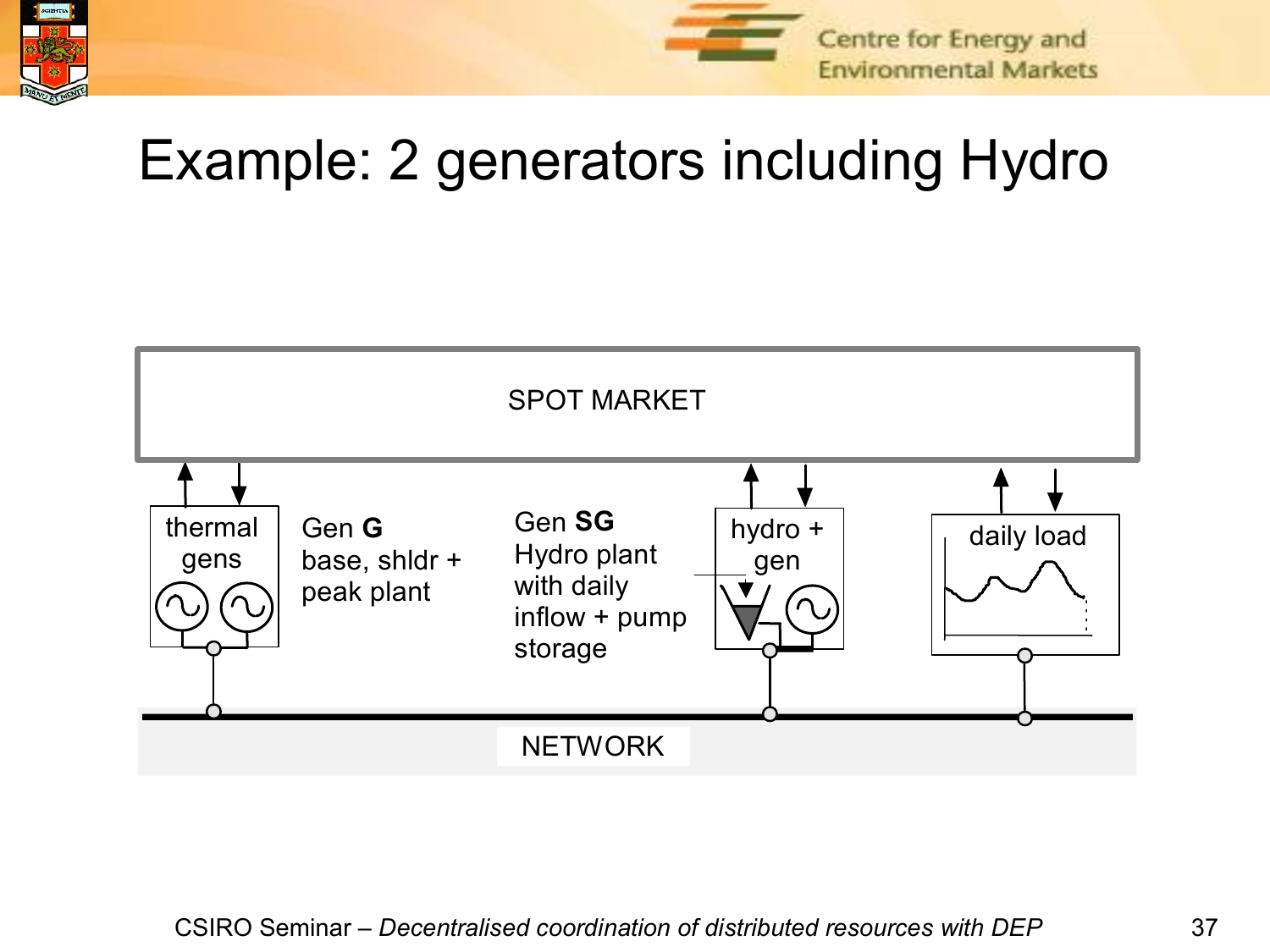

Centre for Energy and **Environmental Markets** 



CSIRO Seminar – *Decentralised coordination of distributed resources with DEP* 38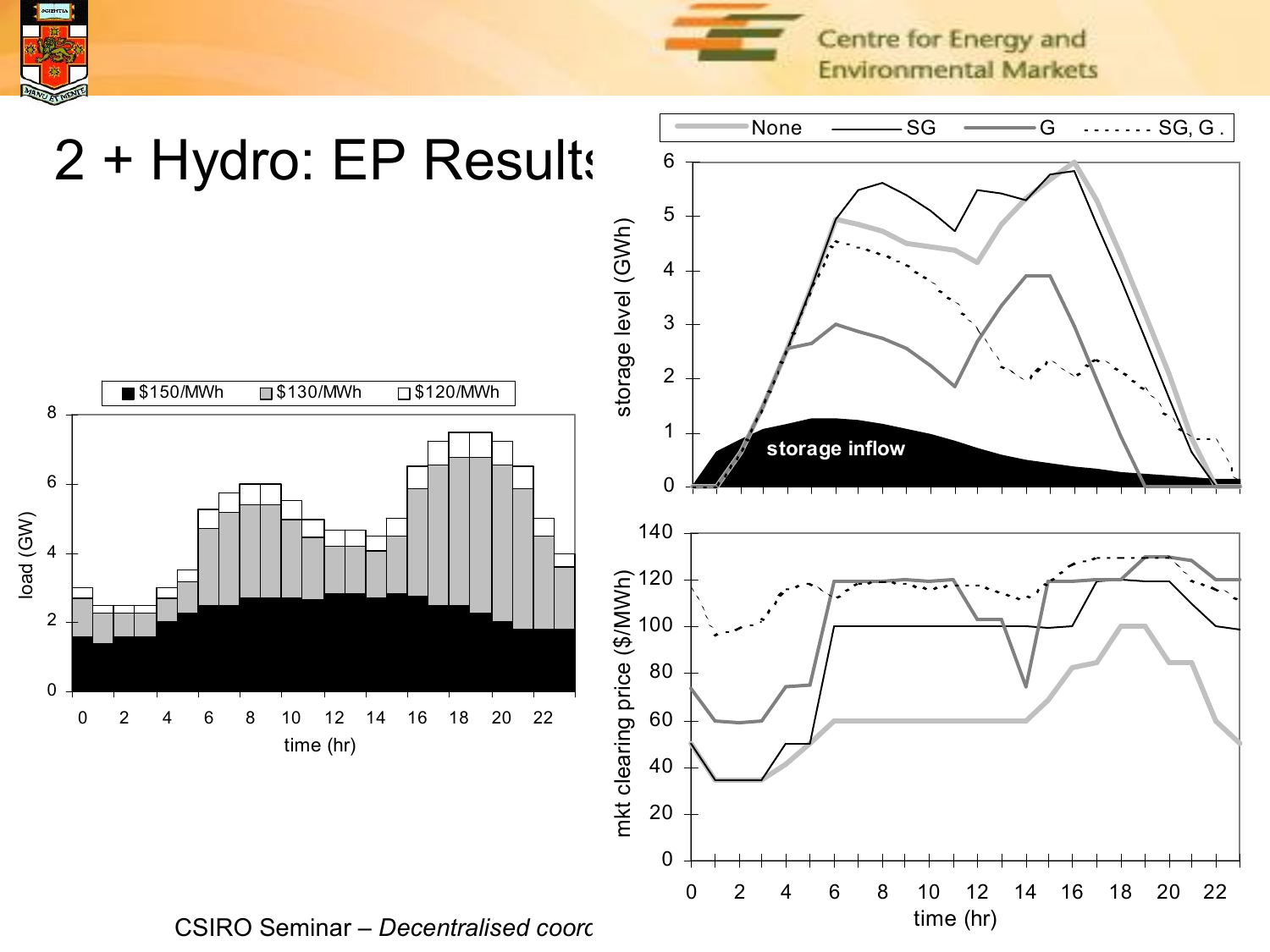



# 2 + Hydro: EP Results – participant profits

• Surplus (profit) for participants with none, either and both undertaking strategic behaviour



CSIRO Seminar – *Decentralised coordination of distributed resources with DEP* 39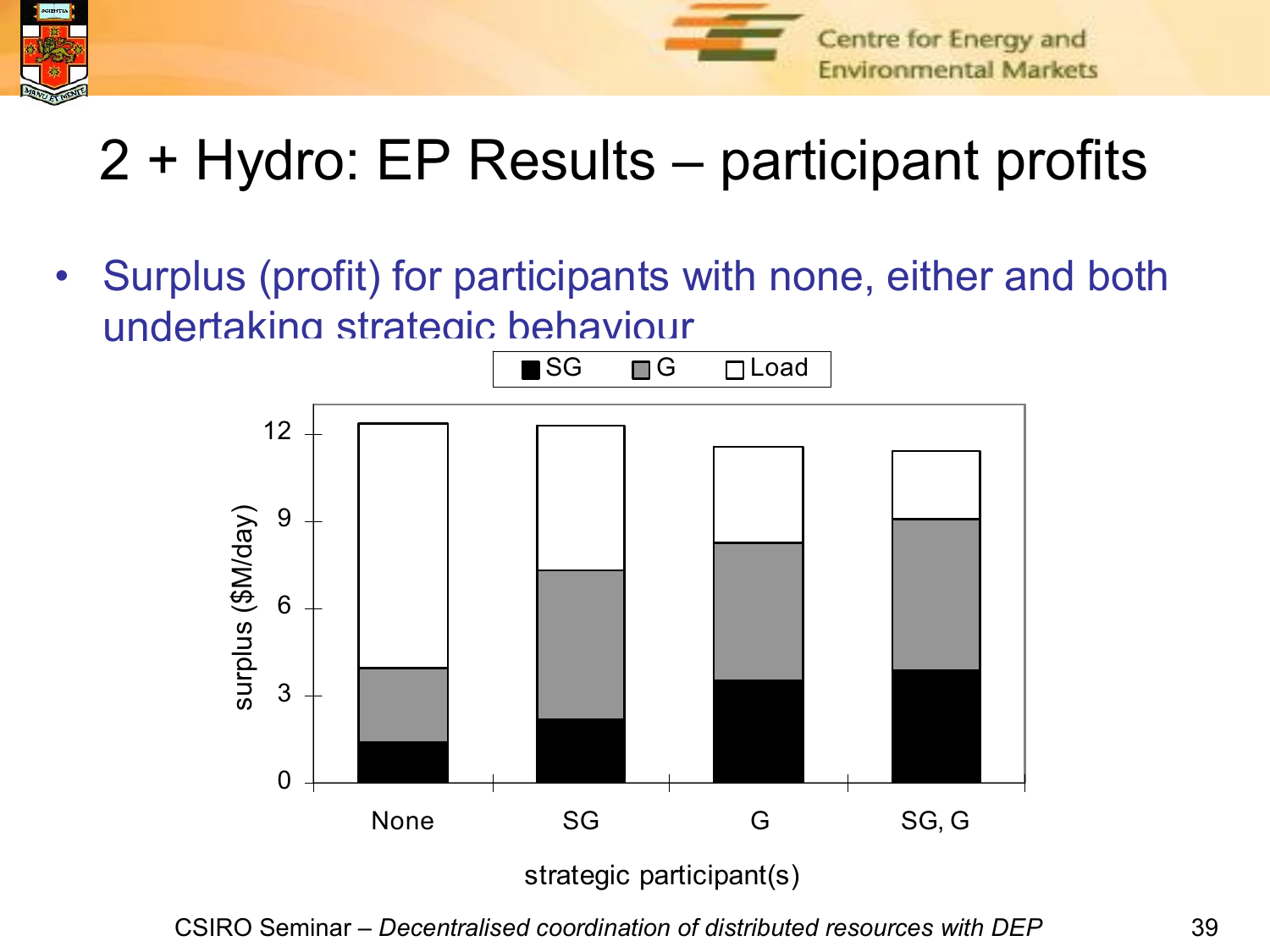



#### Centre for Energy and **Environmental Markets**

# Example: EP Results – 5 generators including hydro

• Surplus (profit) for participants with none, one only and all using strategic behaviour

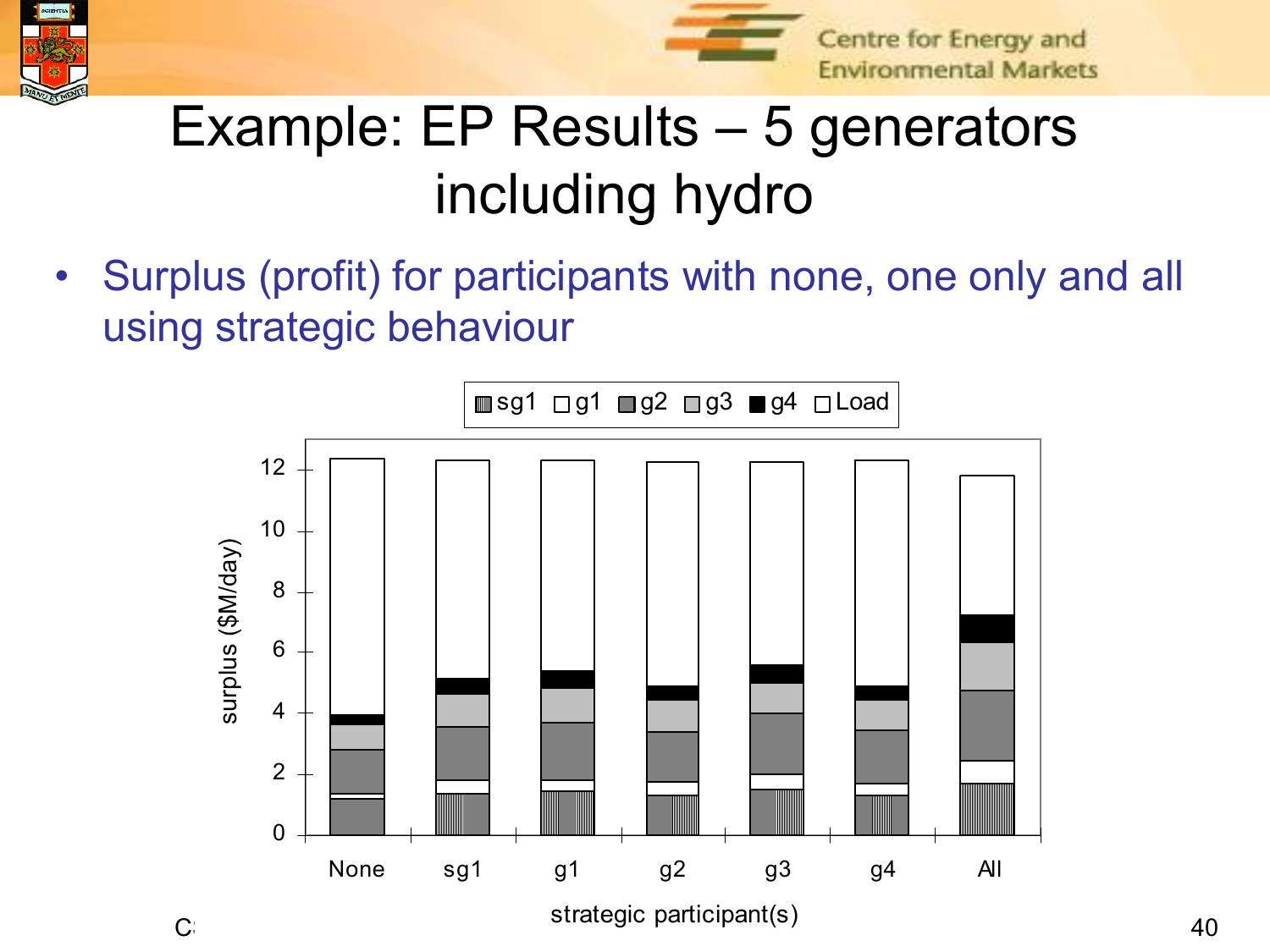



## Summary - potential value of DEP

- Can have complex, realistic
	- resource models if you can simulate operation, you can probably find 'good' behaviour using DEP
	- objective functions risk weighted, individual, aggregated, socially optimal
	- Agents eg. Contract positions, etc
	- Complex information scenarios
	- Stochastic resources (markov chains + longer simulations)
- However
	- Computational burden can expand rapidly, particularly with stochastic resources, multiple controller states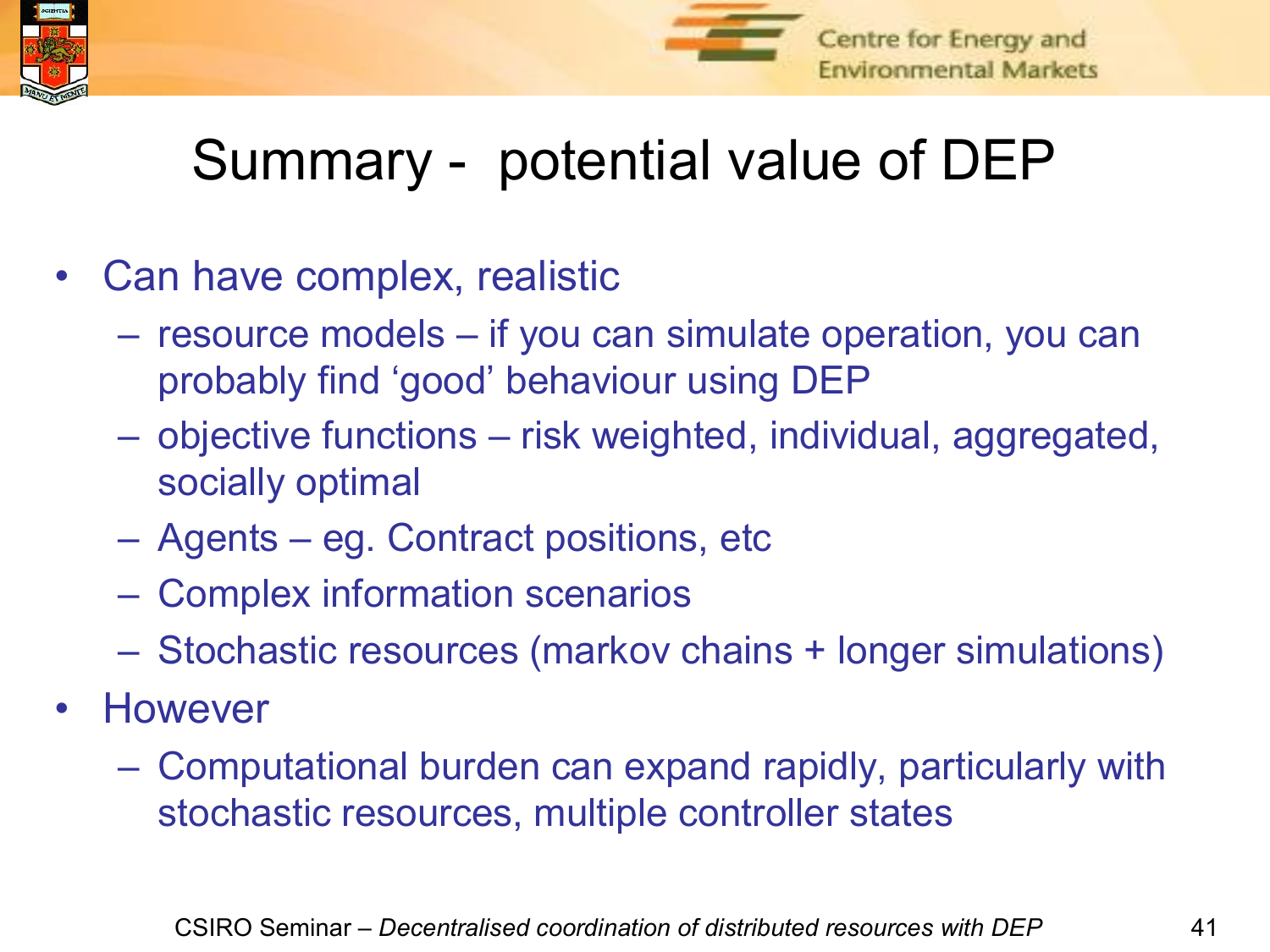



#### Next steps

- ARC funded project AGSM and Elec. Engineering
	- $-$  \$250K for three years: 2004-7
	- Will explore analytical and EP tools for understanding participant behaviour in spot + derivative electricity markets

#### • **CEEM**

- DEP tools for exploring market design + structure
- Comparison / validation of EP with Exptl Economics findings
- Agent support for experimental subjects with complex market designs + structures